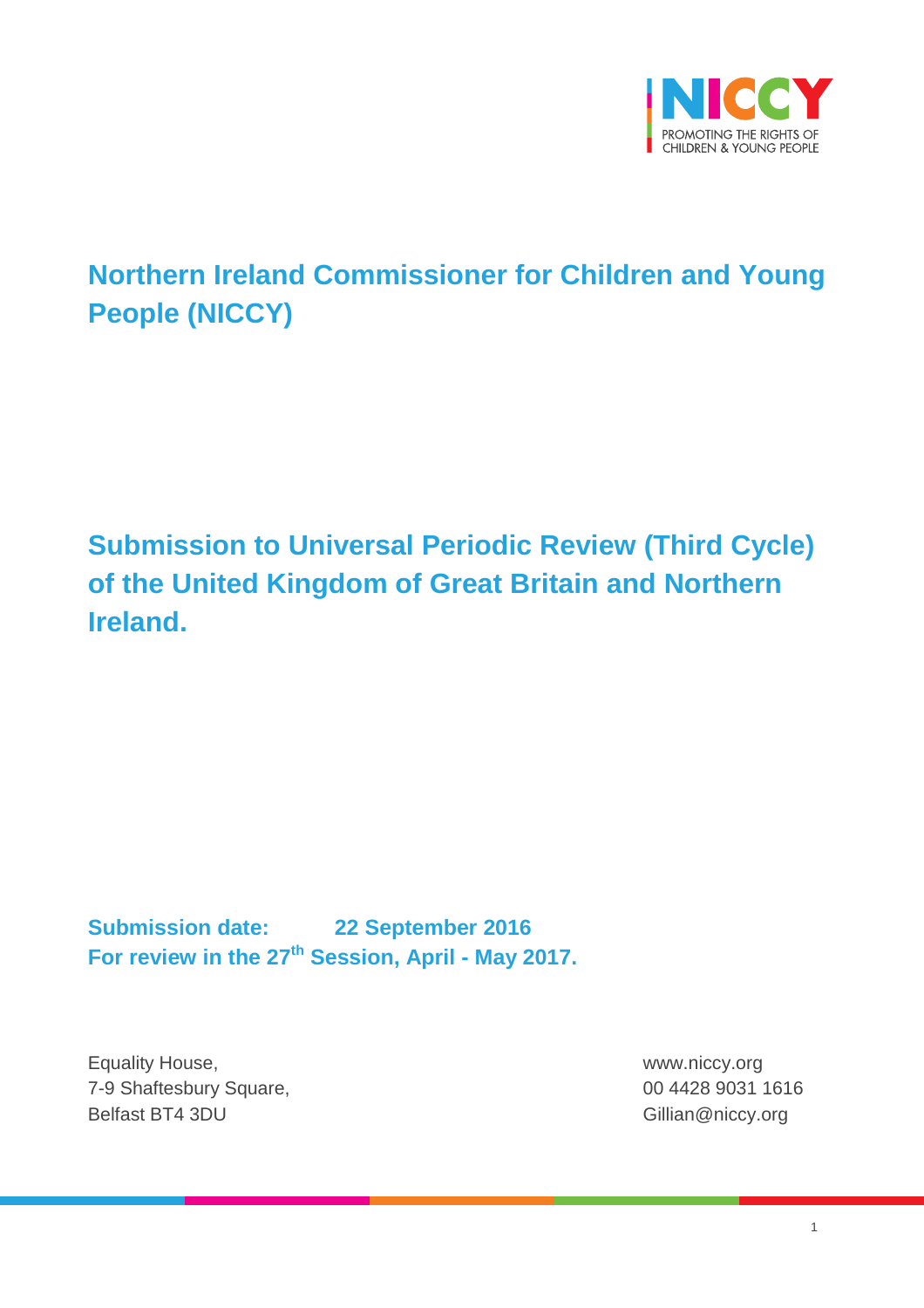

#### **Introduction**

The office of the Commissioner for Children and Young People (NICCY) was created in accordance with 'The Commissioner for Children and Young People (Northern Ireland) Order' (2003) with the principal aim to 'safeguard and promote the rights and best interests of children and young people'. In determining how to exercise the Commissioner's functions under the Order, in relation to any particular child or young person, the Commissioner's paramount consideration is for the rights of the child or young person. In exercising the functions under this Order, the Commissioner also has regard for the importance of the role of parents in the upbringing and development of their children and for any relevant provisions of the United Nations Convention on the Rights of the Child (UNCRC). The current Commissioner is Koulla Yiasouma.

There are a total of four Children's Commissioners appointed in the UK, each with the role of addressing child rights violations in their respective jurisdiction: England, Northern Ireland, Scotland and Wales. In 2015 the four Commissioners published a shadow report as part of the UN Committee on the Rights of the Child's (CommRC) examination of the fifth periodic report of the United Kingdom and Great Britain.<sup>1</sup> In addition to hosting Task Force visits, and attending the Pre-sessional meeting with the Committee, the Commissioners also provided additional written evidence, including a full set of recommendations to the Committee, $^2$  prior to the examination in May 2016.

This submission draws on the evidence provided in these two papers and also the CommRC's Concluding Observations following examination of the UK Government's fifth periodic report. The UPR process is a timely opportunity to inquire about the UK State Party's plans to implement the relevant CommRC Concluding Observations.

Although this submission makes reference in several places to the situation facing children across the UK, its primary focus is the realisation of the rights of children in Northern Ireland. While the armed conflict may formally be consigned to the history books it continues to affect the lives of many in NI, particularly children and young people. For example, in the last 8 years, official statistics indicate that there have been 22 paramilitaryrelated murders and 787 paramilitary style attacks with over 3,800 people forced from their homes. Moreover, we know that that a great deal of conflict related violence and intimidation remains unreported. It is difficult to quantify how many children and young people are either directly or indirectly impacted by these incidents but have regular reports of children being threatened and assaulted including by appointment.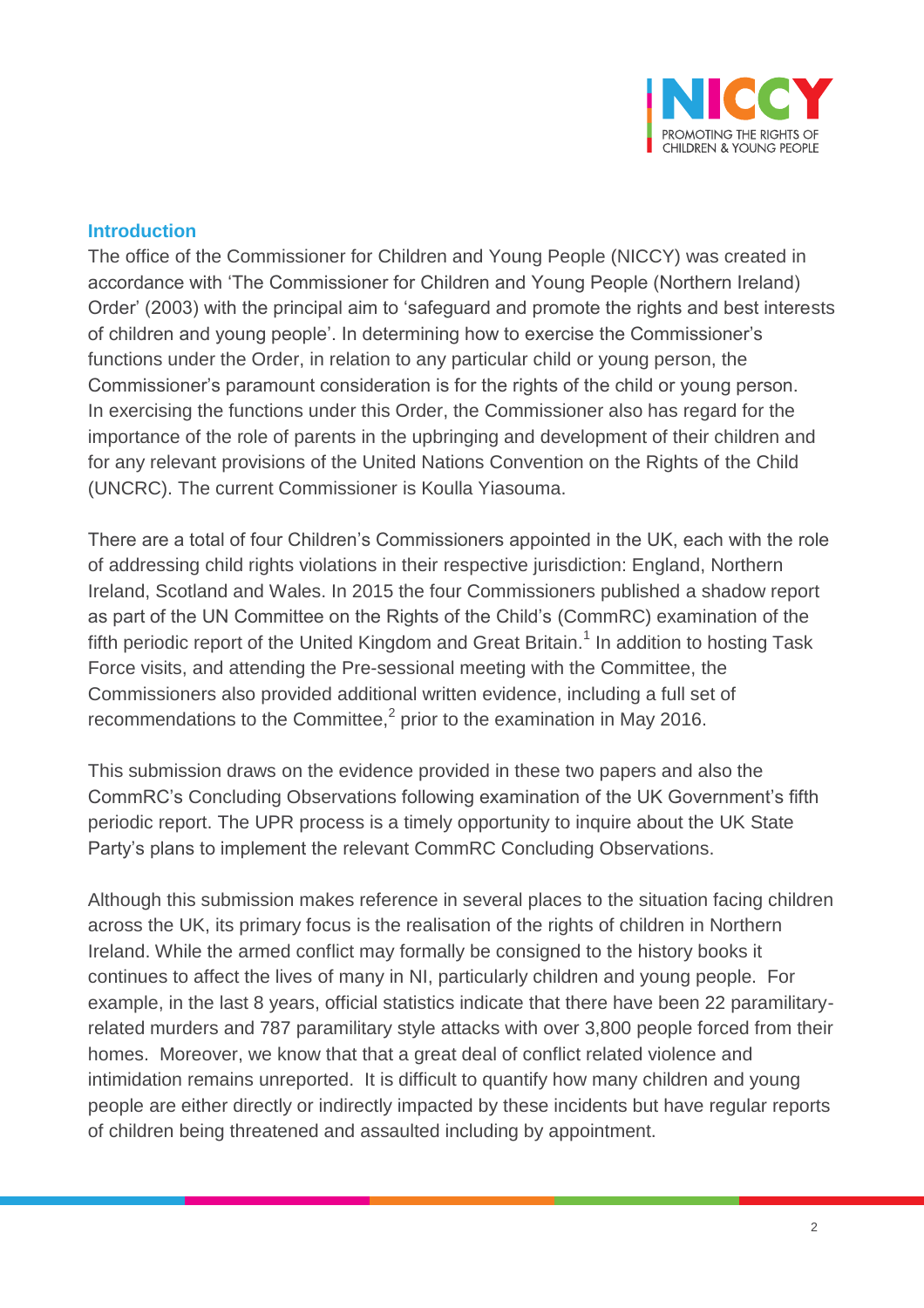

#### **Right or area: 2.1. Acceptance of international norms**

(110.2). Consider an early ratification of the newest international human right instrument the third Optional Protocol to the Convention on the Rights of the Child on a communication procedure (Slovakia)

(110.17). Protect the children and families of migrants and refugees, and accede to the ICRMW (Morocco)

The four UK Children's Commissioners have consistently recommended that the UK government ratifies the third Optional Protocol to the Convention on the Rights of the Child (UNCRC) on a communication procedure. This was included in our report to the UN Committee on the Rights of the Child's (CommRC) examination of the UK State party earlier this year.<sup>3</sup> The Committee has subsequently included the following recommendation in its *Concluding Observations* in June 2016:

*'The Committee recommends that the State party, in order to further strengthen the fulfilment of children's rights, ratify the Optional Protocol to the Convention on the Rights of the Child on a communications procedure.<sup>4</sup>*

In addition, the CommRC recommended that other international human rights instruments should be ratified, including:

- The International Convention on the Protection of the Rights of all Migrant Workers and Members of their families,
- The International Convention for the Protection of All Persons from Enforced Disappearance,
- The Optional Protocol to ICESCR, and
- The Optional Protocol to ICCPR

*This also addresses questions 110.4, 110.7 and 110.8 in 'Right or area 2.2 Reservations.'*

#### **Right or area: 5.2. Institutions and policies**

(110.36). Adopt measures necessary to ensure the independence of the Commissioners in accordance with the Paris Principles (Costa Rica)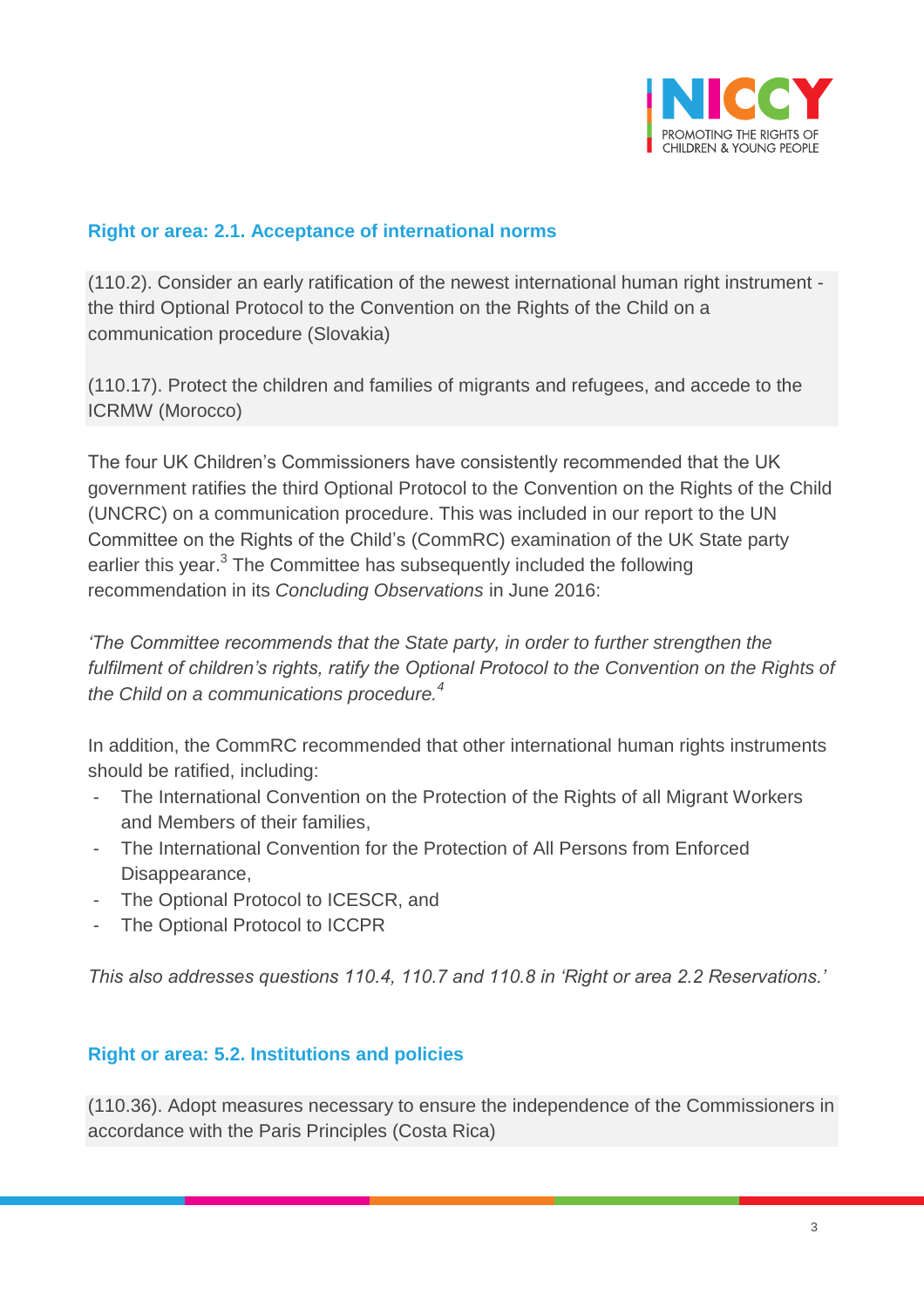

The UK Children's Commissioners 2015 report to the CommRC referred to constraints on their ability to carry out our remits by institutional arrangements,<sup>5</sup> notably due to the Children's Commissioner for England (CCE), the Children's Commissioner for Wales (CCfW) and the Northern Ireland Commissioner for Children and Young People (NICCY) being sponsored by government departments rather than being directly accountable to the legislatures and recommended:

'The State Party and the devolved governments should fully and expressly incorporate the Convention and its Protocols in their legislation.<sup>'6</sup>

The Commissioners' report also raised concerns in relation to a lack of response from the Northern Ireland Executive to two reviews of NICCY's legislation:

'In Northern Ireland there have been two reviews of the Commissioner's legislation (2006, 2013) and both recommended that, to be Paris Principles compliant NICCY should be independent of government and report to the Northern Ireland Assembly rather than a government department. Moreover, these reports identified critical constraints in the NICCY legislation that impact on the ability of the Commissioner to fully exercise her legal powers. The NI Executive has not implemented any of these recommendations or required changes. Further, NICCY's budget was cut by 23% between 20017-8 and 2013-14 with further cuts announced for 15-16 onwards.'

'The NI Executive should consider the 2006 and 2013 reports on the NI Commissioner for Children and Young People and amend the legislation accordingly.<sup>7,</sup>

The CommRC concurred with these points and made the following recommendation:

'With reference to the Committee's general comment No 2 (2003) on general measures of implementation, the Committee recommends that the State party further strengthen(s) the independence of established Children's Commissioners, in line with the Paris Principles, and enable them, inter alia, to receive and investigate complaints from or on behalf of children concerning violations of their rights.<sup>8</sup>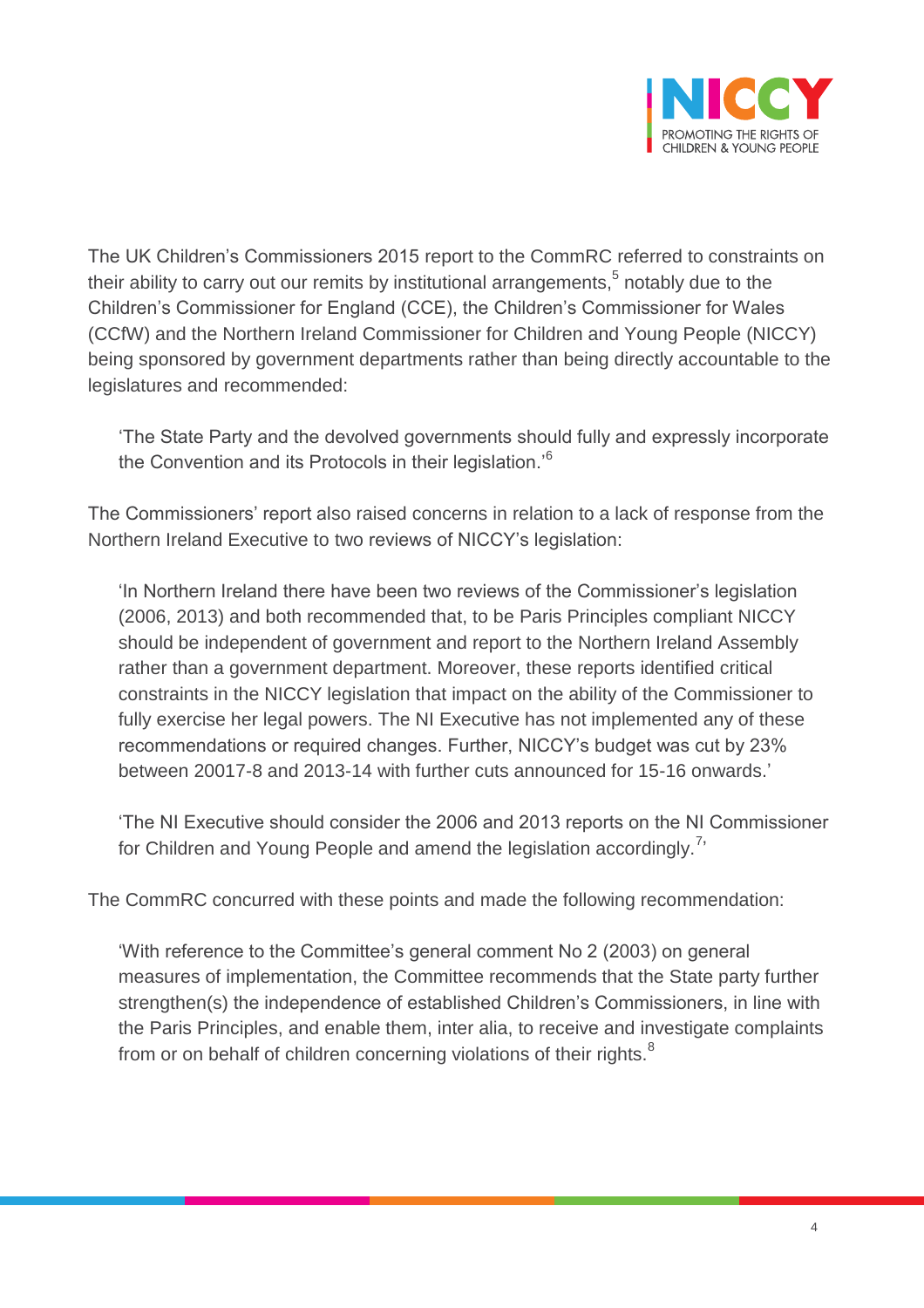

#### **Right or area: 8. Non-discrimination**

(110.39). Develop appropriate policies and targeted measures in ensuring genuine equality in accordance with the recommendation of the Committee on Economic, Social and Cultural Rights (Uzbekistan)

(110.49). Review national legislation to ensure equality and non-discrimination (Egypt)

(110.50). Continue stepping up its efforts in tackling discrimination and inequality for all its citizens (Indonesia)

(110.106). Adopt a strategy so that children of vulnerable groups are not excluded from the education system (Costa Rica)

The Commissioners addressed this issue in two key respects in the 2015 report to the CommRC. Firstly, we reported on the fact that children are not fully protected in UK law from discrimination in the enjoyment of their rights either due to their status as children or due to their parent/ legal guardian's membership of a particular group or status. Indeed, despite planning to introduce age discrimination legislation in relation to goods, facilities and services, the Northern Ireland Executive has stated that this will apply only to persons aged 16 or over.<sup>9</sup>

A second focus was on the negative stereotyping of young people across the UK:

'Older children are also impacted significantly throughout the UK by negative stereotyping. This was one of four critical priorities agreed by the UK Government and devolved governments in response to the 2008 Concluding Observations on which they would work together.; it has been repeatedly raised by children with the Children's Commissioner. (...) Despite this, it is the view of the Commissioners that this recommendation has been largely ignored.'<sup>10</sup>

The report recommended that:

'The State Party and devolved governments should provide equal legislative protection for children against age discrimination and remove all exemptions relating to children under their equality legislation unless these can be objectively justified. (...)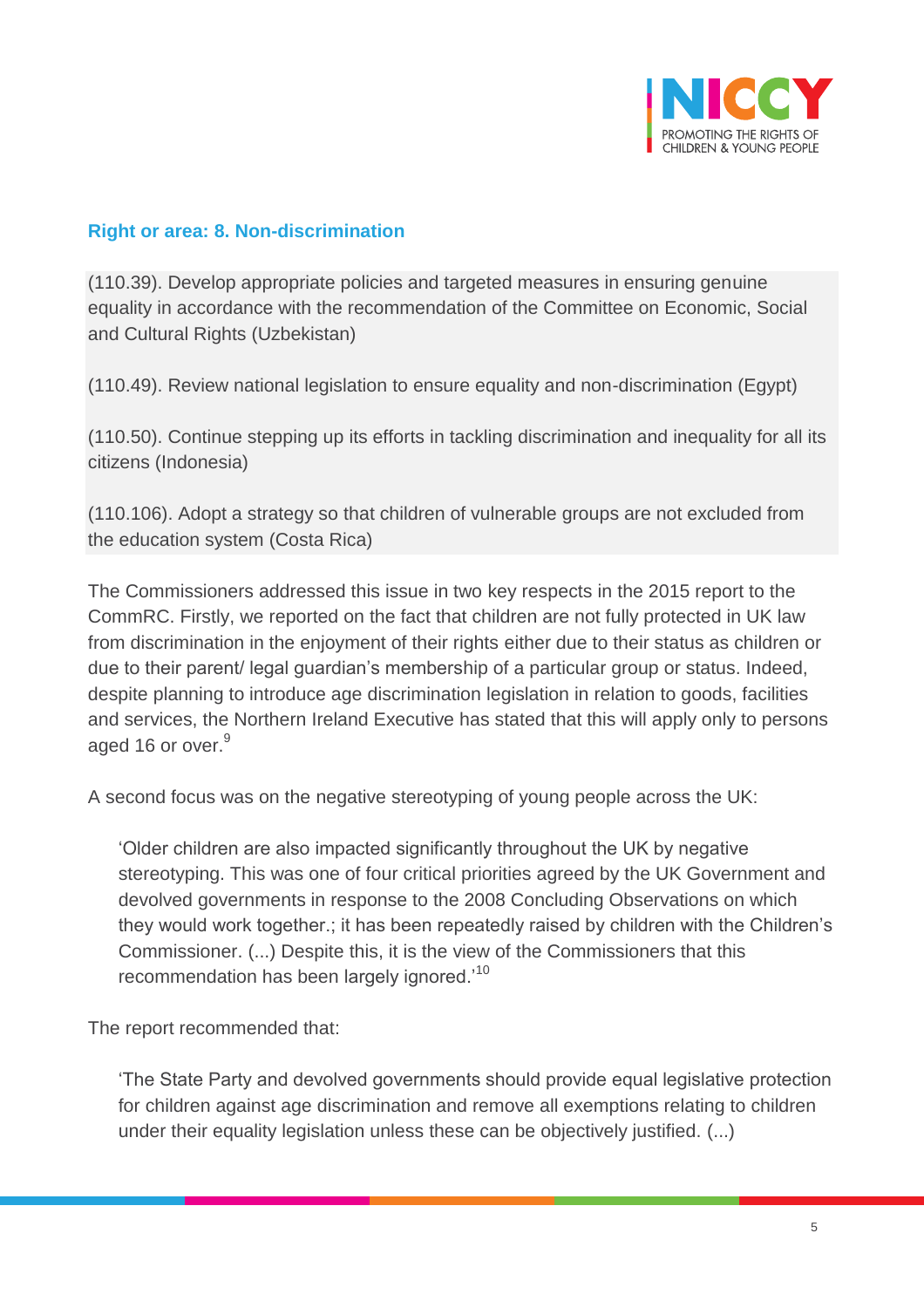

The State Party and devolved government should take action adequately to address the negative stereotyping of older children.<sup>11</sup>

The Committee supported the Commissioners' assertions and recommended that the State party 'consider the possibility of expanding legislation to provide protection of all children under 18 years of age against discrimination on the grounds of their age'.<sup>12</sup> In addition it recalled 'its previous recommendation that the State party take urgent measures to address the "intolerance of childhood" and general negative public attitude towards children, especially adolescents, within society, including in the media.'<sup>13</sup>

# **Right or area: 12.7. Prohibition of slavery, trafficking**

(110.72). Increase efforts to combat trafficking in persons, particularly to protect women and children (Spain).

The Commissioners' 2015 report to the CommRC provided evidence on developments in combating trafficking of children:

'Legislation has been brought forward across the UK to address the phenomenon of human trafficking, including the Trafficking and Exploitation (Scotland) Bill, the Modern Slavery Act 2015 and Human Trafficking and Exploitation (Further Provisions and Support for Victims) Act 2015 in Northern Ireland.

The NI legislation provides greater support for victims of human trafficking and exploitation and meets obligations set out in the Council of Europe Convention on Action against Trafficking in Human Beings. Of particular significance is the provision of an independent guardian with legal powers for all separated children subject to immigration control. The new Independent Guardian will contribute to a plan to safeguard and promote the future welfare of the child and assist in establishing contact with members of the child's family, where the child so wishes and it is in the child's best interests. It is intended that the provision will be in operation by the end of 2015 though regulations for the Act are yet to be introduced.<sup>14</sup>

'Statutory independent guardians for all unaccompanied and separated children should be established throughout the state party.<sup>15</sup>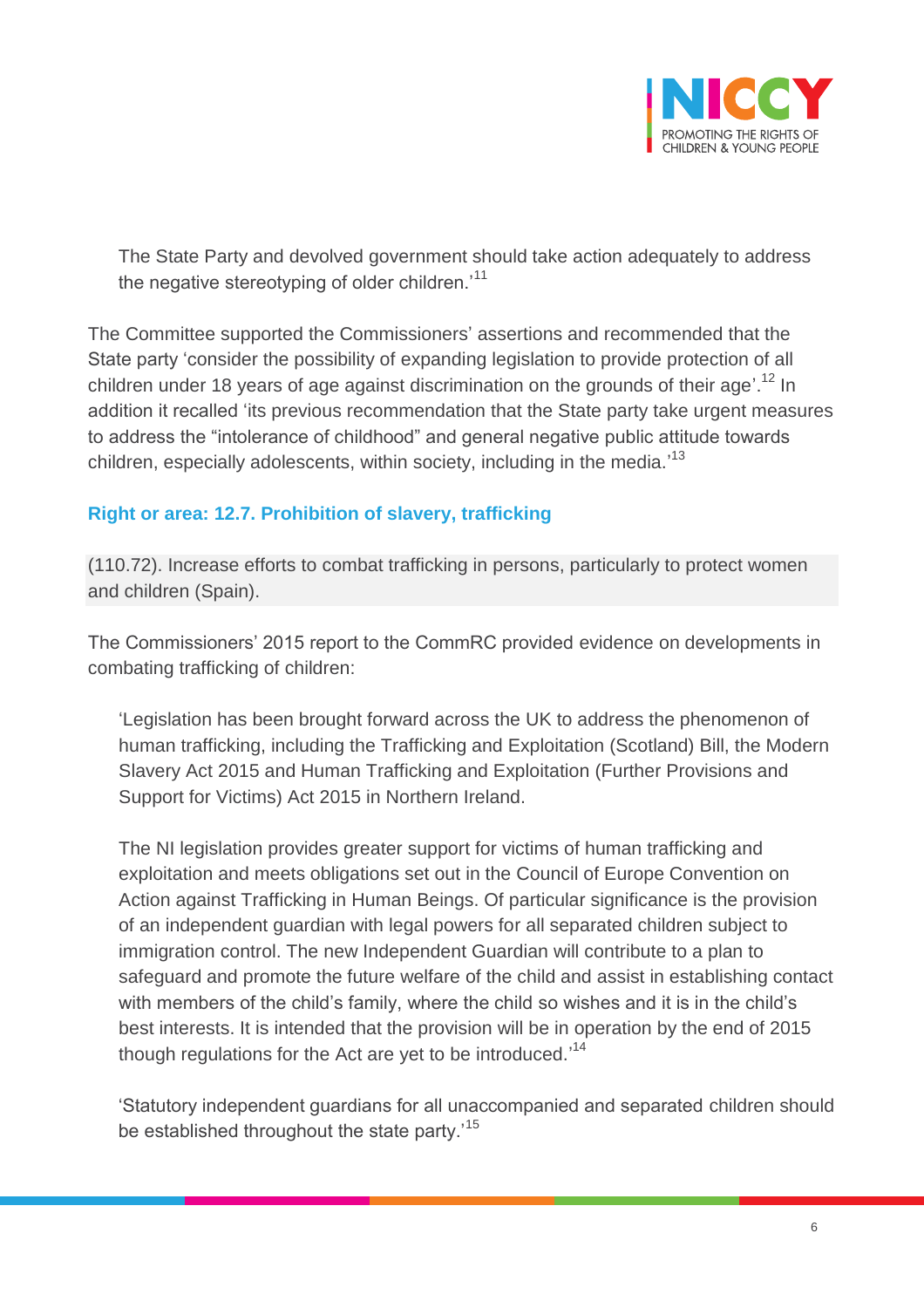

The CommRC concurred with this and recommended:

'With reference to its general comment No 6 (2005) on treatment of unaccompanied and separated children outside their country of origin, the Committee recommends that the State party: (...) establish statutory independent guardians for all unaccompanied and separated children throughout the state party.<sup>16</sup>

# **Right or area: 21. Economic, social and cultural rights - general measures of implementation**

110.103. Guarantee the enjoyment of economic, social and cultural rights, particularly in health, education and adequate housing (Cuba)

The Commissioners provided a significant amount of evidence in relation to children's enjoyment of their economic, social and cultural rights, including in relation to health, education and adequate housing.<sup>17</sup> It is not possible to include this all in this submission, but additional information is provided in Appendix 1. In brief, the progressive realisation of these rights has been severely impacted by the UK State party's policy of austerity, as outlined in the Commissioners' 2015 report:

'The Commissioners are very concerned that, due to budget cuts, statutory services are only focussing on delivery of their statutory duties. In practice, this means that funding is being withdrawn from many critical preventative and early intervention services that play an important role in the lives of vulnerable children.

The UK and devolved governments should routinely carry out child rights-based analyses of both budget and economic decision-making and processes and outcomes. Information on public finances should be made accessible and understandable, to enable scrutiny and wider engagement of civil society, including children.

As a matter of priority, the UK State Party should maximise the amount of resources available to protect children, especially those most in need, from the impacts of economic recession and austerity measures. The State Party and devolved governments should ensure that arrangements are in place to clearly set out how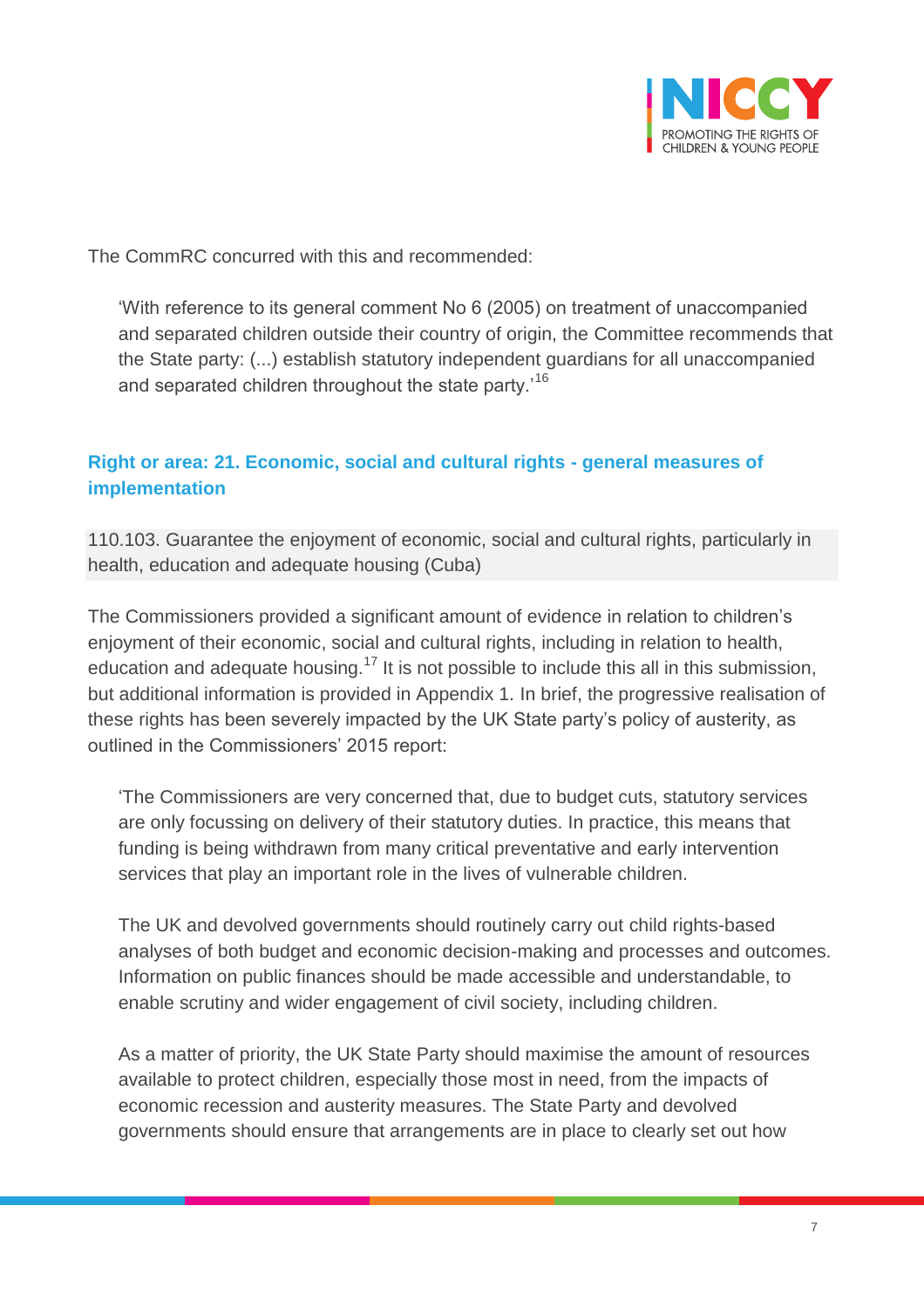

resources are allocated to progressing children's rights and the eradication of child poverty.

All national and sub-national public spending and other resource decision-making must be carried out so as to prioritise the needs, rights and best interests of children, with a particular emphasis on children experiencing or at risk of poverty or social exclusion.<sup>18</sup>

# **Right or area: 22.1. Right to an adequate standard of living - general**

110.41 Set out a clear pathway to meet the goal of ending child poverty in the UK by 2020 as stated in the Coalition's programme for government (Norway).

110.42. Continue efforts in enhancing the welfare of all segments of society and protect their rights (Nepal).

110.101 Provide more resources for reforming the welfare system in order to make it better able to tackle poverty and worklessness, and reduce negative impact on social vulnerable groups (Viet Nam)

The Commissioners provided a significant amount of evidence in relation to the UK State Party's actions to address child poverty.<sup>19</sup> It is not possible to include this all in this submission, but in summary, the UK State Party has abandoned its commitment to end child poverty by 2020, and has removed the statutory duty placed on itself and the devolved institutions to deliver child poverty strategies towards this goal. In addition, The UK State party has made significant changes to the social security system, and the Commissioners provided evidence in this regard in their 'List of Issues' report:<sup>20</sup>

'The State party report on the List of Issues states that the changes to welfare payments aim to 'create a fairer system which incentivises work, reduces poverty and protects the most vulnerable'. In doing this, it has protected spending on some groups, particularly elderly people, and in doing so has been successful in reducing levels of pensioner poverty. However, it has failed to provide the same protections to children, to the point where the most recent projections suggest that absolute child poverty will rise from 15.1% in 2015-16 to 18.3% in 2020-21, and relative child poverty from 17.8% in 2015-16 to 25.7% in 2020-21.61 The majority of these rises can be explained by a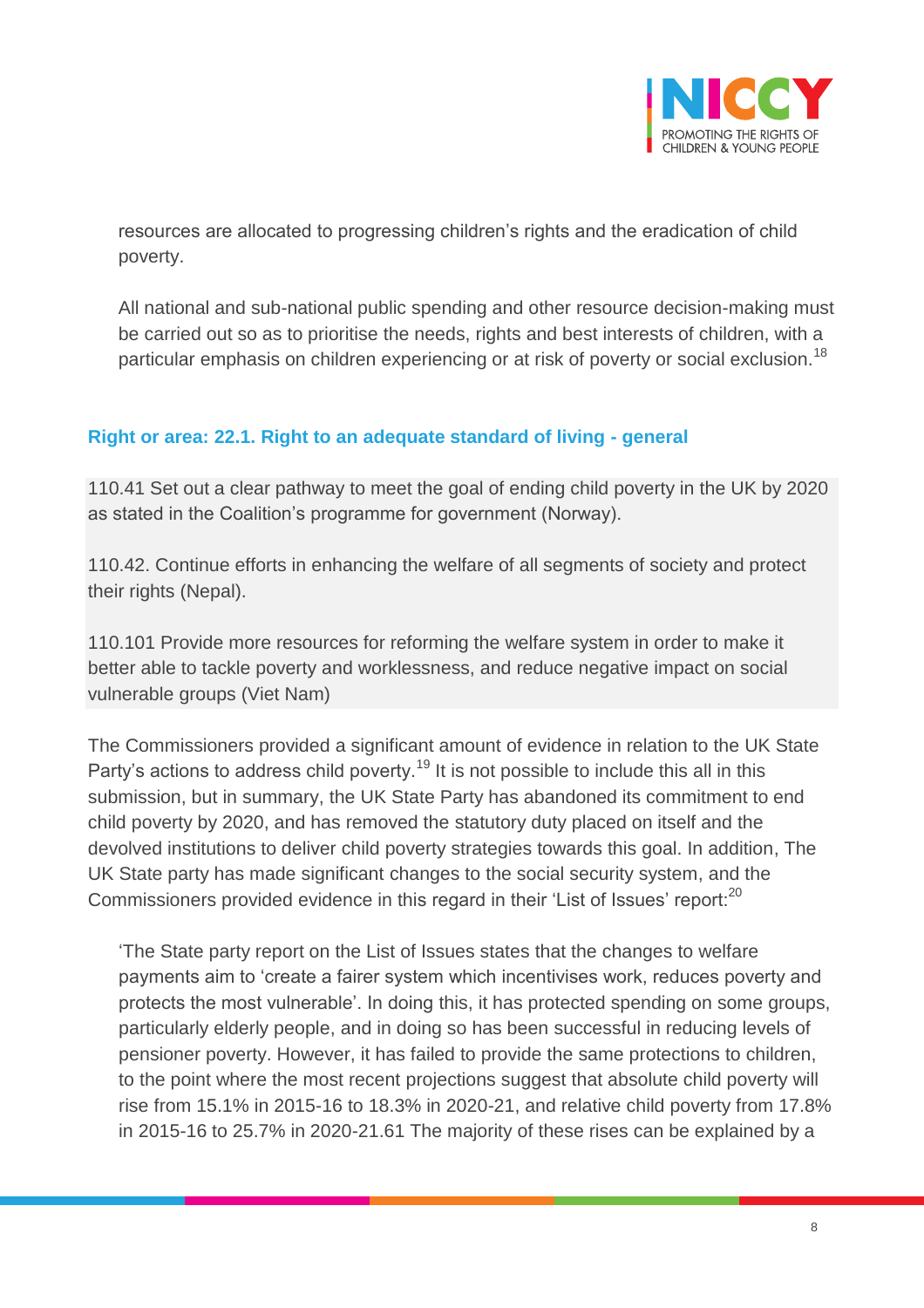

sharp increase in poverty among families with three or more children. Household income inequality is also expected to increase with the 90:10 ratio (i.e. the ratio of income at the 90th percentile of the household income distribution to income at the 10th percentile) projected to increase from 3.8 to 4.2.<sup>21</sup>

A key feature of the changes to the social security system has been the introduction of stricter conditionality and sanctions. Sanctions are used much more frequently than in the past, with more than 290,000 issued in 2013, over double the level issued by programmes before  $2010<sup>22</sup>$  Their severity has also increased and conditionality is now applied to previously exempt groups such as lone parents and disabled people. Children's right to an adequate standard of living is not a key consideration in applying sanctions and conditionality as they are considered 'third parties', despite being directly affected by severe cuts to their household income. It is disappointing to note that the State party has not provided figures on the use of food banks to feed children, as this is a clear indication of the extreme hardship many families, and children, are facing.'

The CommRC made a number of recommendations in relation to children's standard of living, including:

'The Committee draws the attention of the State party to the Sustainable Development Goal 1, Target 1.2, on poverty reduction and urges the State party to:

(a) Set up clear accountability mechanisms for the eradication of child poverty, including by re-establishing concrete targets with a set timeframe and measurable indicators, and continue regular monitoring and reporting on child poverty reduction in all parts of the State party;

(b) Ensure clear focus on the child in the State party's poverty reduction strategies and action plans, including in the new "Life Chances Strategy", and support production and implementation of child poverty reduction strategies in devolved administrations;

(c) Conduct a comprehensive assessment of the cumulative impact of the full range of social security and tax credit reforms introduced between 2010 and 2016 on children, including children with disabilities and children belonging to ethnic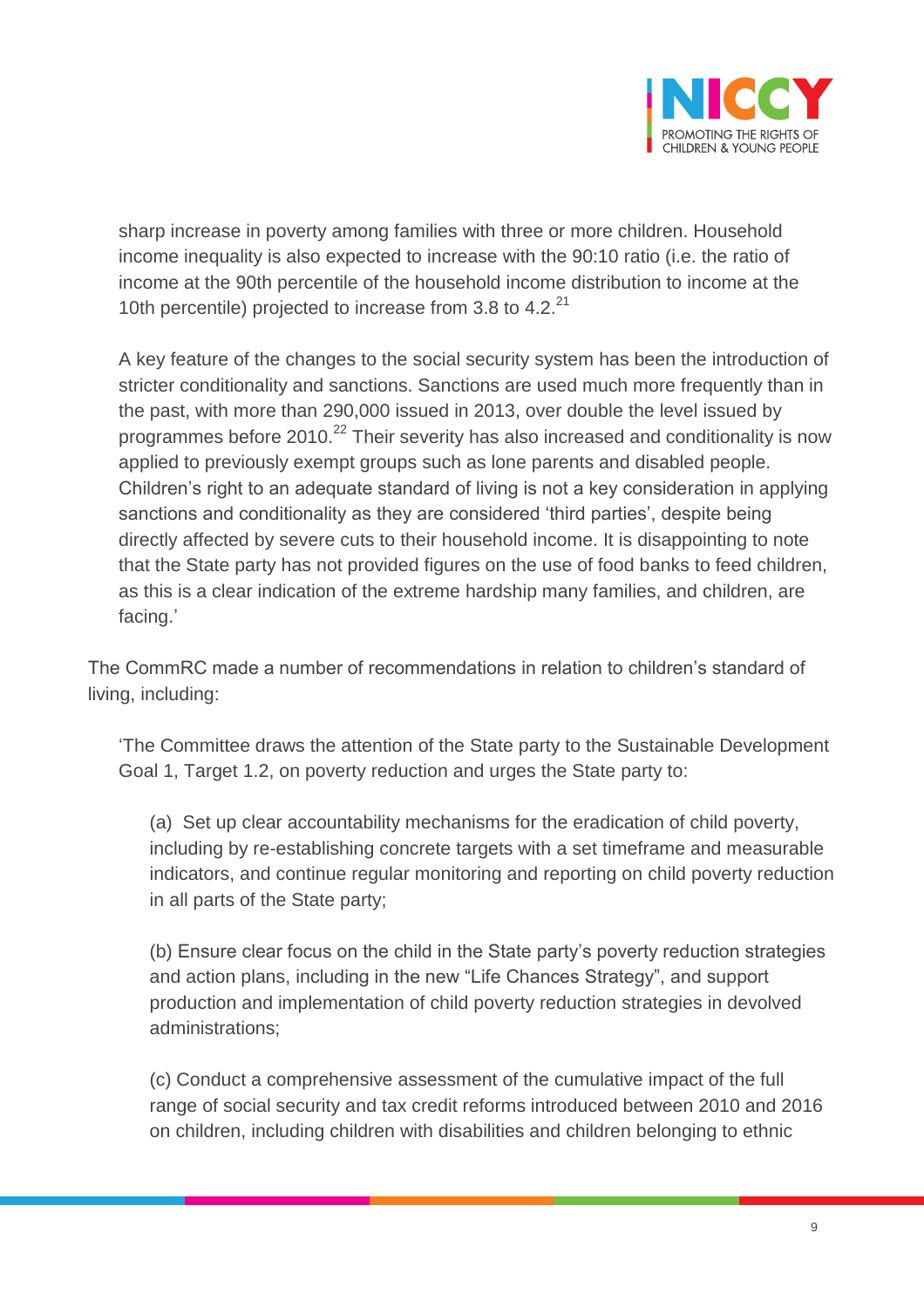

minority groups;

(d) Where necessary, revise the mentioned reforms in order to fully respect the right of the child to have his or her best interests taken as a primary consideration, taking into account the different impact of the reform on different groups of children, particularly those in vulnerable situations...'<sup>23</sup>

# **Right or area: 30.1 Children: definition, general principles, protection**

110.9. Incorporate fully, as a matter of urgency, the principles and provisions of the CRC into domestic law.

110.10. Take all measures necessary to fully implement the CRC (France)

The Commissioners' 2015 report to the CommRC provided evidence in relation to the incorporation of the UNCRC into domestic law:

'The UNCRC is not incorporated into domestic law in the United Kingdom. However, in Scotland and Wales there has been some progress towards incorporation since 2008. (...) While these are positive developments, they fall well short of incorporation of the Convention and they have not been mirrored in England or Northern Ireland.

In Northern Ireland there has been little progress since 2008. Few policies or pieces of legislation refer to the UNCRC, and only a very limited number of Child Rights Impact Assessments have been conducted. However, the development of a new Children's Strategy from 2016, alongside child rights indicators, offers the opportunity to consider incorporation of the UNCRC and implementation of the general measures. (...)

The Children's Commissioners are concerned at the lack of political commitment by the UK Government to domestic guarantees for human rights. The current UK government pledged commitment in their manifesto to repeal the Human Rights Act 1998 (HRA) which incorporates the European Convention on Human Rights into UK law, and replace it with a British Bill of Rights which, we believe, would be very likely to substantially dilute the protection that the HRA provides for children's rights in the UK. In Northern Ireland the Bill of Rights process, which is a key element of the 1998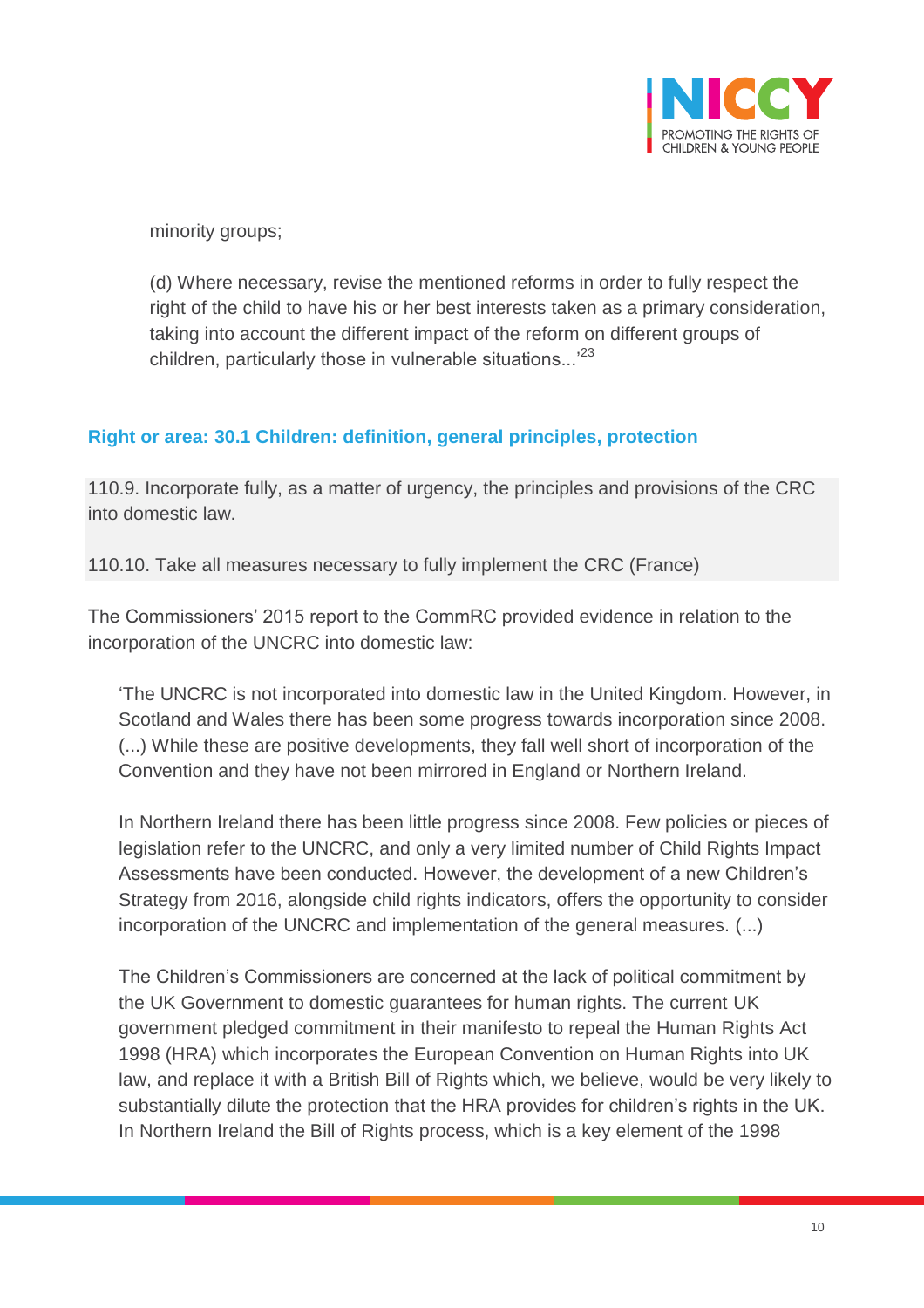

peace agreement, has stalled, and there is no clarity on how this commitment will be implemented in the future.<sup>24</sup>

Our 'Recommendations' report published in May 2016 included the following:

'The UK and devolved governments should fully incorporate the CRC and its Protocols into their legislation. As an immediate and interim step, a statutory duty must be placed on all public bodies to have due regard to the CRC in planning and delivering services for children and young people. Governments should also work towards the incorporation of other Conventions, such as the UNCRPD, CEDAW and ICESCR, given their impact on children and young people.

There should be no diminution of children's rights protection in UK law. Any changes to human rights legislation in the UK must be underpinned by the following principles:

- all the protections in the Human Rights Act must be retained;
- any new British Bill of Rights should build upon, rather than reduce, the protection of the fundamental rights of all children in the jurisdiction without discrimination, it should also provide effective judicial remedies including through the European Court of Human Rights;
- the UK Government should ensure that any new proposals are developed through a consultative and democratic process in which children's Article 12 rights are fully respected.

The UK Government should meet the commitment in the 'Belfast/Good Friday' Peace Agreement 1998 to introduce a Bill of Rights for Northern Ireland which reflects the particular circumstances of Northern Ireland, incorporating relevant provisions of the  $CRC.^{25}$ 

The CommRC also reflected on these issues in its Concluding Observations, which contained the following recommendations:

'The Committee recommends that the State party:

(a) Expedite bringing its domestic legislation, at the national and devolved levels as well as in the Overseas Territories and the Crown Dependencies, in line with the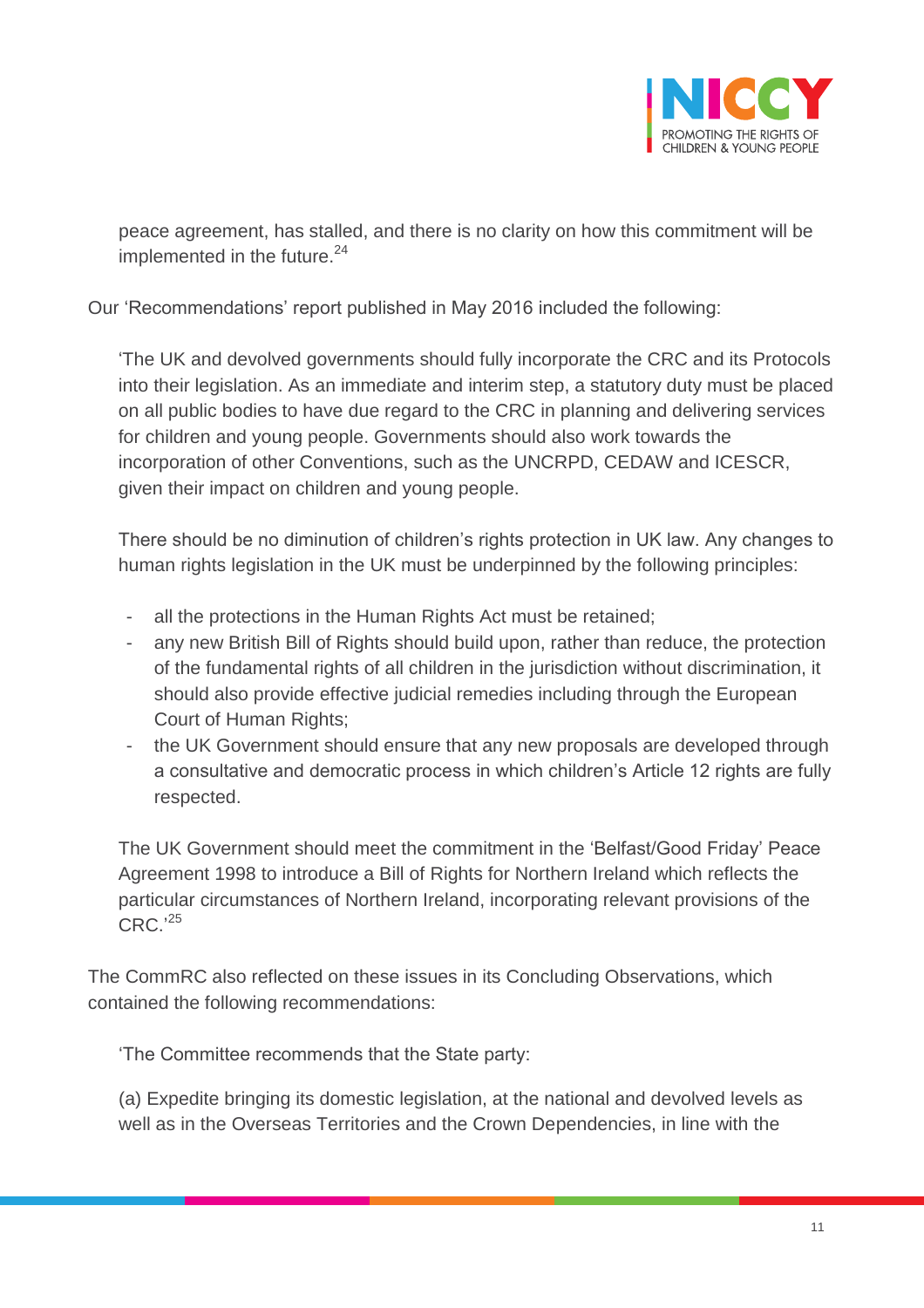

Convention in order to ensure that the principles and provisions of the Convention are directly applicable and justiciable under domestic law.

(b) Expedite the enactment of a Bill of Rights for Northern Ireland, agreed under the Good Friday Agreement.

# **Right or area: 30.2 Children: family environment and alternative care**

110.78 Reconsider its position about the continued legality of corporal punishment of children (Sweden).

110.79 Take measures to ensure the freedom of children from physical punishment in accordance with the Convention on the Rights of the Child (Norway).

110.80 Introduce a ban on all corporal punishment of children as recommended by the CRC and other treaty bodies (Finland).

This was addressed in the UK Children's Commissioners' 2015 report to the CommRC:

'Corporal punishment remains legal as a matter of domestic law in the UK in the family environment.(...) In Northern Ireland there are no plans to repeal Article 2 of the Law Reform (Miscellaneous Provisions) (NI) Order 2006 which provides for a defence of reasonable chastisement of a child to a charge of assault. Despite previous commitments in principle to legislate for children to be provided with equal protection from harm the Welsh Government has failed to introduce such a measure.

The State Party and the devolved governments should immediately prohibit all corporal punishment in the family and in all other institutions and forms of alternative care, including through the repeal of legal defences, and actively promote positive and nonviolent forms of childrearing and behaviour management.'<sup>26</sup>

The CommRC supported this recommendation in its Concluding Observations:

'With reference to its general comment No. 8 and its previous recommendations, the Committee urges the State party, in all devolved administrations, Overseas Territories and Crown Dependencies, to: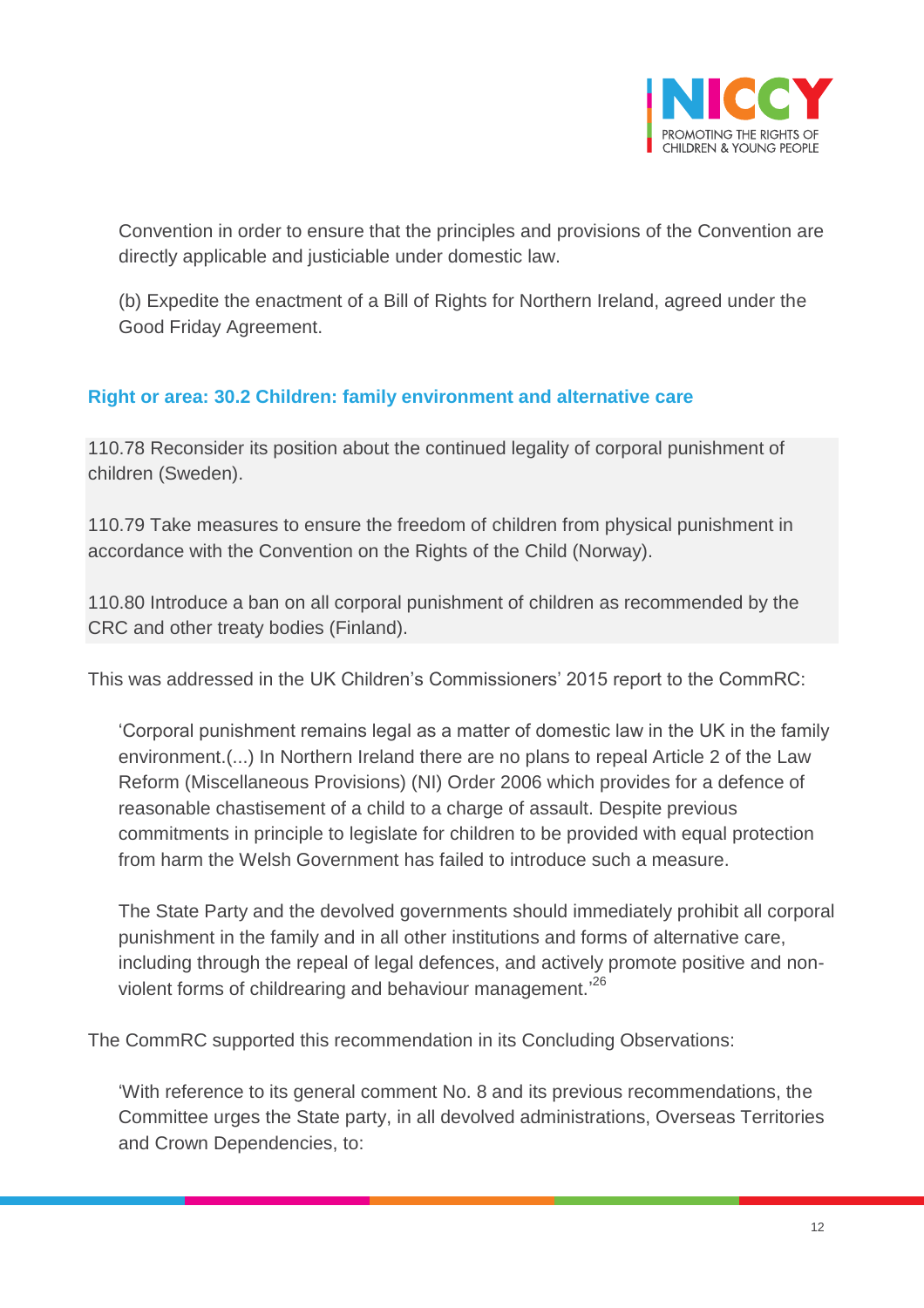

(a) Prohibit as a matter of priority all corporal punishment in the family, including through the repeal of all legal defences, such as "reasonable chastisement";

(b) Ensure that corporal punishment is explicitly prohibited in all schools and educational institutions and all other institutions and forms of alternative care;

(c) Strengthen its efforts to promote positive and non-violent forms of discipline and respect for children's equal right to human dignity and physical integrity, with a view to eliminating the general acceptance of the use of corporal punishment in childrearing.'<sup>27</sup>

# **Right or area: 30.4 Juvenile Justice**

110.94 Consider the possibility of raising the minimum criminal age and refrain from the practice of keeping children in custody (Belarus)

110.95 Consider the possibility of raising the age of criminal responsibility for minors (Chile)

The extremely low minimum age of criminal responsibility across the UK was raised by the Children's Commissioners in our report:

'The minimum age of criminal responsibility (MACR) remains very low across the United Kingdom, despite the Committee's recommendations in its Concluding Observations of 1995, 2002 and 2008, and the statement in General Comment No 10 (para 32). In England, Wales and Northern Ireland the MACR is unchanged at 10, in Scotland it remains at 8 (...). The low age of MACR represents an infringement of Articles 37 and 40 UNCRC as it exposes children to a system that is inappropriate for their age and development.

The State Party should as a matter of urgency implement the Committee's 2008 recommendation that it '[r]aise the minimum age of criminal responsibility in accordance with the Committee's general comment No. 10, and notably its paragraphs 32 and 33'.'<sup>28</sup>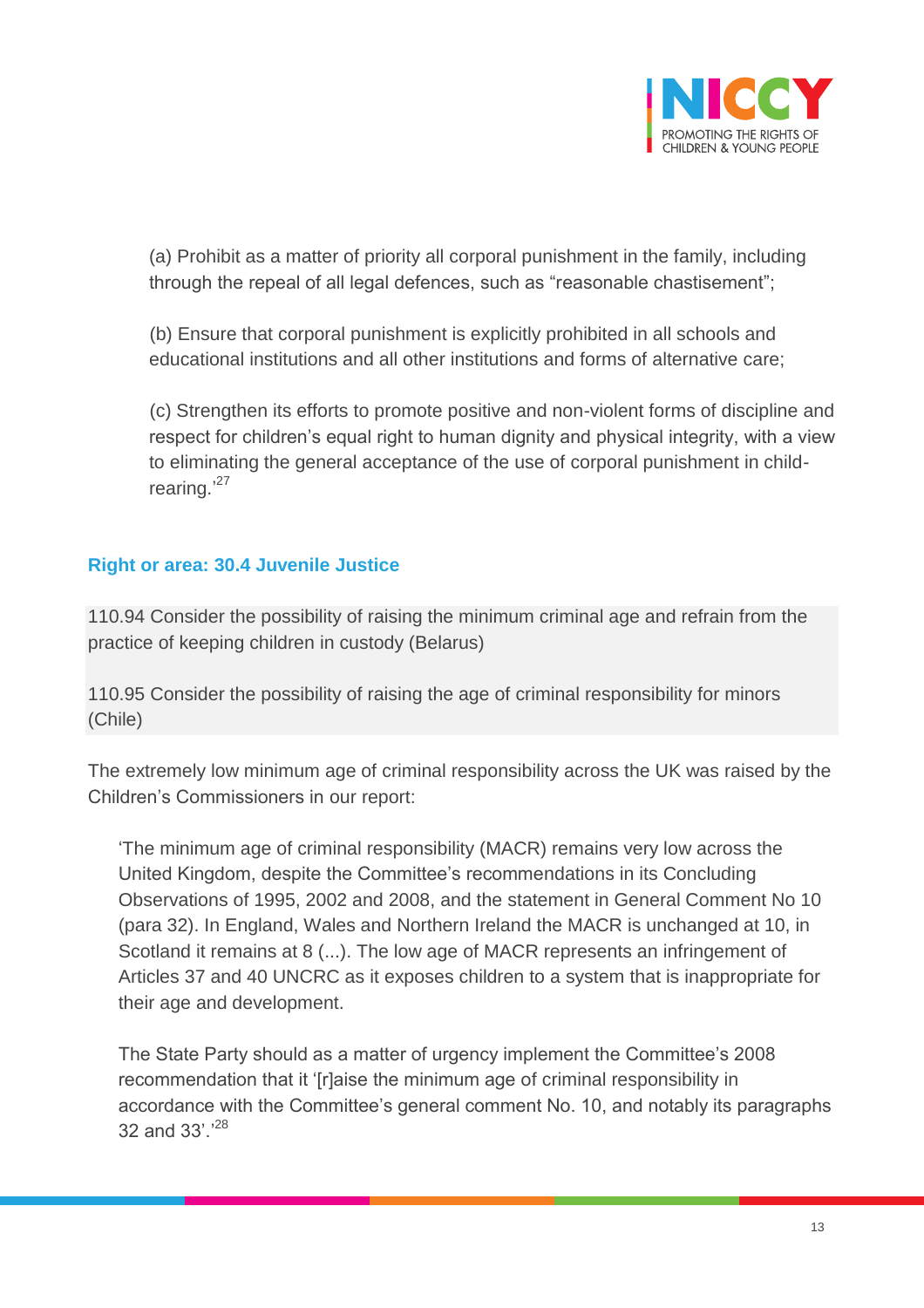

#### **Right or area: 30.5. Children in armed conflicts**

110.6 Consider withdrawing its declaration to Article 1 of the Optional Protocol to the Convention on the Rights of the Child on Involvement of Children in Armed Conflict, and raise the armed forces minimum recruitment age to 18 (Slovenia)

The UK Children's Commissioners have expressed support for the withdrawal of the UK State Party's declaration to Article 1 of the Optional Protocol to the Convention on the Rights of the Child on Involvement of Children in Armed Conflict, and have recommended that the armed forces minimum recruitment age should be raised to 18. The UN Committee on the Rights of the Child has also made a number of recommendations to the UK government on this issue, including that the State party 'consider(s) reviewing its position and raise the minimum age for recruitment into the armed forces to 18 years in order to promote the protection of children through an overall higher legal standard. <sup>29</sup>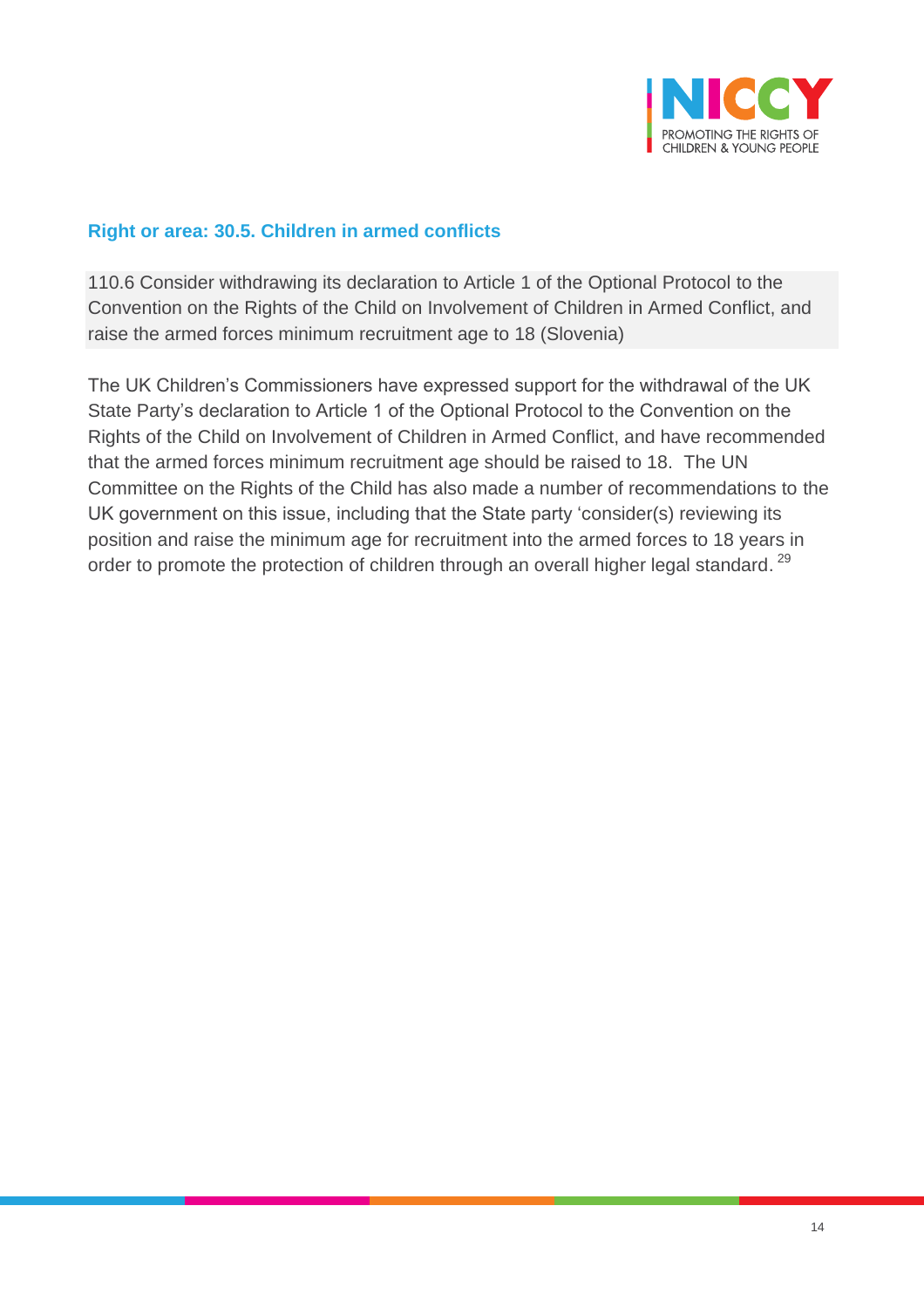

# **Appendix 1: Assessment of children's enjoyment of economic, social and cultural rights, particularly in relation to health, education and adequate housing**

#### **Child and adolescent mental health**

The Commissioners' 2015 report to the CommRC provided the following evidence in relation to child and adolescent mental health in Northern Ireland:

'In 2008, the Committee's Concluding Observations recommended that 'additional resources and improved capacities be employed to meet the needs of children with mental health problems throughout the country, with particular attention to those at greater risk, including children deprived of parental care, children affected by conflict, those living in poverty and those in conflict with the law'.

Historically, Northern Ireland has been estimated as having a 25% higher rate of overall mental illness prevalence than England, possibly due to the legacy of the conflict, and transgenerational trauma.62 In 2012, the five-year average rates of suicide in Northern Ireland were 4 times higher than England and Wales for 15−19 year olds and 17 times more for 10−14 year olds.<sup>30</sup> However, in 2013-14, only 7.8% of the total planned mental health expenditure was allocated to child and adolescent mental health services in Northern Ireland.<sup>31</sup> Recent austerity measures are likely to affect the already inadequate financing and investment in all tiers of Northern Ireland  $CAMHS.65<sup>32</sup>$ 

There are particular concerns for children who commit or are at risk of committing serious crime, and those with a history of prior abuse and neglect including CSA. Children who offend are in need of specialist teams providing intensive intervention for them, their parents/carers, and for staff in youth justice settings. However, there is a lack of CAMHS provision for this group (...). Children who have been sexually abused should be offered early intervention via CAMHS to decrease their trajectory into adult services. Services are struggling due to increased referrals and few staff which can result in some children being placed at increased mental health risk when earlier intervention could have prevented this.

Cuts to universal, preventative services and to youth service provision, will result in a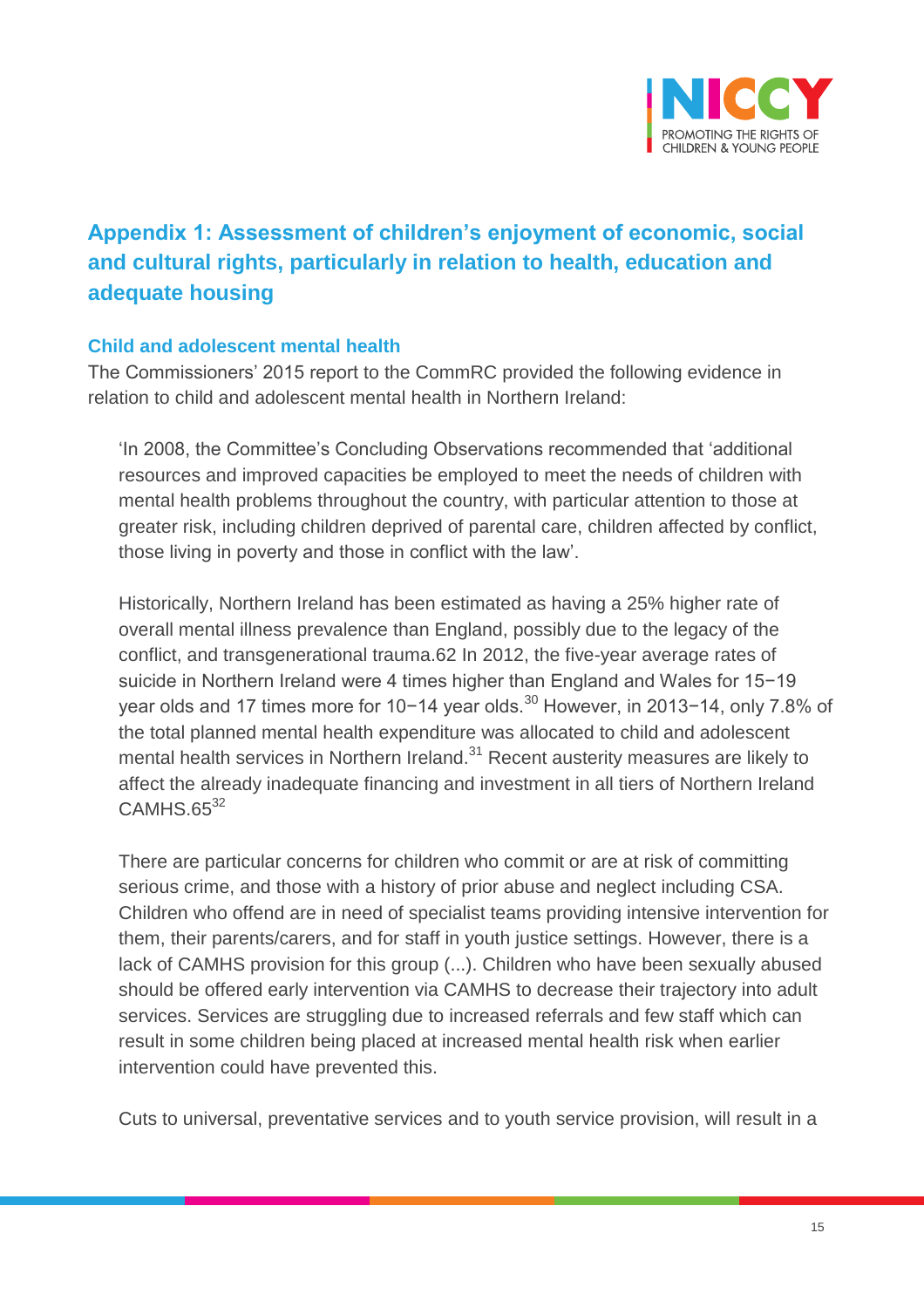

greater need for more significant CAMHS interventions. (...) Epidemiological evidence from Northern Ireland suggests that 20% of children will develop significant mental health problems.<sup>33</sup> Service providers across the State Party report an increase in the complexity and severity of problems amongst children and young people seeking support.<sup>34</sup>

The State Party and devolved administrations should invest the required level of funding in child and adolescent mental health services to meet the needs of children in need of such support, with particular attention to those at greatest risk, including disabled children, children deprived of parental care, children affected by conflict, trauma, abuse and neglect, those living in poverty and those in conflict with the law.

The State Party should invest in universal preventative and early intervention children's services, to prevent an increase in mental ill health among children.

Children with mental health needs are frequently being cared for in non-specialist settings. (...) Of serious concern is the continued use of adult psychiatric wards for children. (...) Children with mental health problems also continue to be inappropriately detained in police cells, and in Northern Ireland in the Juvenile Justice Centre. In England the Government has recently announced (May 2015) that it would be made unlawful to detain mentally ill children in police cells as a 'place of safety'. Age appropriate 24-hour community based services are needed for children to replace the use of police cells across the State Party. Careful consideration should be given to the potential risk that a decline in the use of police cells could have on an increase in the use of adult mental health wards.

Children with mental health needs should only be admitted onto adult mental health wards in exceptional circumstances. The State Party and devolved governments should be recording and monitoring such incidents to identify the required action, including the appropriate level of investment in age-appropriate inpatient services.

Children with mental health needs should not be held in police custody or pre-charge in youth justice custody. The State Party and devolved governments should legislate to prevent this and should simultaneously prioritise the urgent funding of timely assessments and age appropriate, 24 hour community-based services to replace the use of police custody.<sup>35</sup>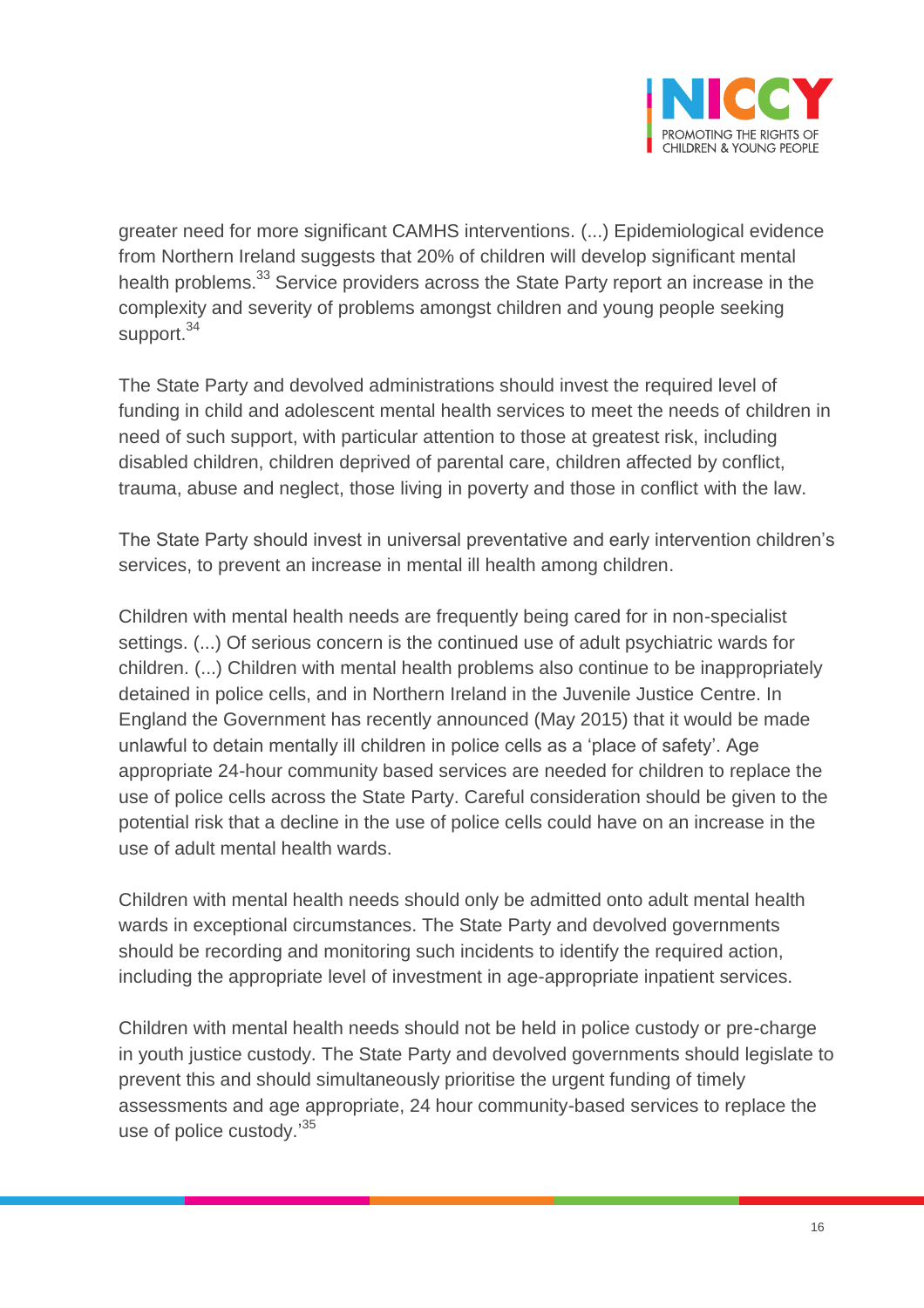

In the Commissioners response to the Committee's List of Issues in April 2016, a further point was raised in relation to CAMHS in Northern Ireland:

**'**The NI Government and the UK Government must address the trans-generational impact of the legacy of the conflict on children's mental health, including the impact of ongoing violence and intimidation, and ensure that affected children and their families have access to specialist support and services.'<sup>36</sup>

The CommRC provided detailed recommendations on child and adolescent mental health in its Concluding Observations:

The Committee recommends that the State party:

(a) Regularly collect comprehensive data on child mental health, disaggregated across the life course of the child, with due attention to children in vulnerable situations, and covering key underlying determinants;

(b) Rigorously invest in child and adolescent mental health services and develop strategies at national and devolved levels, with clear time frames, targets, measureable indicators, effective monitoring mechanisms and sufficient human, technical and financial resources. Such strategy should include measures to ensure availability, accessibility, acceptability, quality and stability of such services, with particular attention to children at greater risk, including children living in poverty, children in care and children in contact with the criminal justice system;

(c) Expedite the prohibition of placement of children with mental health needs in adult psychiatric wards or police stations, while ensuring provision of ageappropriate mental health services and facilities;

(d) Support and develop therapeutic community-based services for children with mental health conditions;

(e) Review current legislation on mental health to ensure that the best interests and the views of the child are taken duly into account in cases of mental health treatment of children below the age of 16, in particular with regard to hospitalization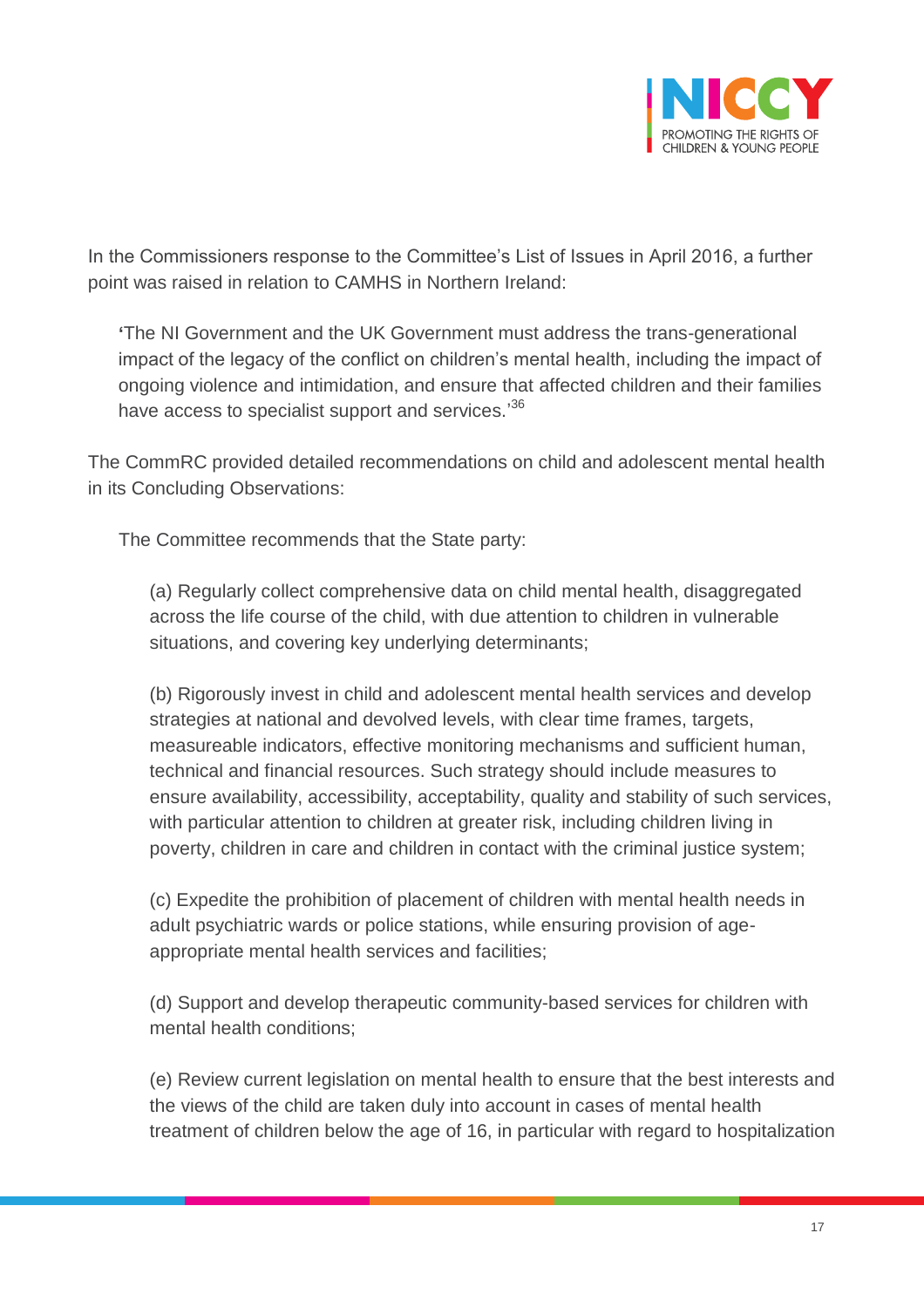

and treatment without consent.'<sup>37</sup>

#### **Education**

The Commissioners' 2015 report to the CommRC provided evidence in relation to a number of areas relating to education, including school exclusions, bullying, human rights education, relationships and sexuality education and segregated education and academic selection in Northern Ireland:

#### School exclusions

'In Northern Ireland, NICCY is concerned at the use of 'informal exclusions' to manage children with a diagnosis of ASD or ADHD or with behavioural issues out of school wherein their parent or carer is asked to take them home early from school and bring them back the next day. Generally these exclusions are not recorded on the child's records as an exclusion and don't follow the formal procedures around suspensions.

#### Recommendations

The State Party should:

- Use the disciplinary measure of permanent or temporary exclusion as a means of last resort only, and ensure that 'informal' and illegal exclusions do not occur. Mediation, restorative justice and input from professionals including educational psychologists and social workers should be used to reduce exclusions.
- Ensure that children who are able to express their views have the right to appeal, with legal advice and assistance and where appropriate representation provided for those without means, against their exclusion as well as the right, in particular for those in alternative care, to appeal to special educational needs tribunals.
- Ensure that alternative educational provision for excluded pupils begins promptly after exclusion and is of a high quality.'<sup>38</sup>

#### **Bullying**

'Bullying within education provision remains a serious and widespread problem across the State Party and is damaging children's successful engagement in learning. (...) Since the last examination of the UK by the Committee, cyber-bullying has been identified as an important emerging children's rights issue. (...) E-safety is being championed by a variety of charities and agencies who have identified it as essential.<sup>39</sup> (...)Surveys report high levels of cyber bullying experienced by children in the UK. A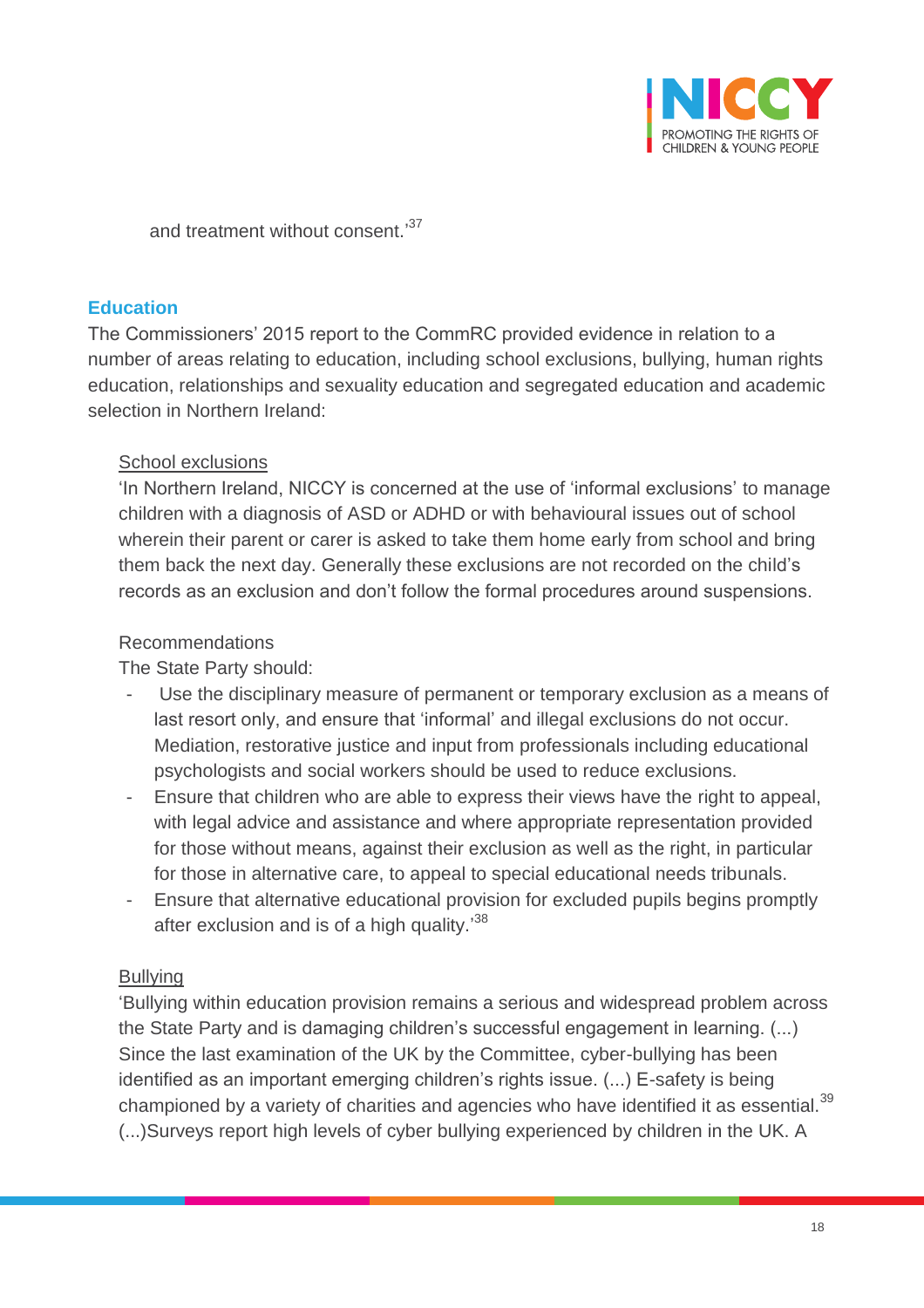

2011 survey in Northern Ireland found that 15.5% of pupils in Year 6 and 17% of pupils in Year 9 have experienced cyber bullying in the last two months.  $40$  (...)

The Department of Education in Northern Ireland recently issued a consultation which is seeking to address bullying in schools by bringing forward legislation which will, amongst other things provide a legal definition of bullying. This will 'encompass all forms of cyber-bullying between pupils occurring whilst they are 'under the care, control or lawful authority' of the school. While this is a positive step, challenges remain in relation to identifying occurrences, encouraging pupils to report these and determining precisely where the responsibility lies with regard to intervention. The Northern Ireland Executive has established an E-Safety Forum with the key aim of keeping children safe when they are in the digital world. However it has not yet implemented a cross-departmental e-safety strategy.

# Recommendations

The UK State party and devolved governments should intensify their efforts to tackle bullying and violence in schools, including through teaching human rights, peace and tolerance and strengthen children's participation in all matters of school, classroom and learning which affects them.

The UK State Party and devolved governments should ensure that digital competence and online safety is reinforced across the school curriculum as a whole.<sup>'41</sup>

# Relationships and sexuality education

'Children should be equipped with the knowledge and skills to protect themselves from sexual abuse and exploitation and to support the development of healthy sexual relationships as they approach adulthood. Younger children may not have the words to describe abuse or understand that it is wrong. Relationships and sexuality education is an effective means of building resilience of children and young people, ensuring that they have the knowledge to understand exploitation and know how to access help and advice. It is also important in helping children understand their own and others' sexual orientation and to address discrimination and bullying against LGBT children. Despite this, across the UK schools are not obliged to provide teaching on relationships and sexuality. (...)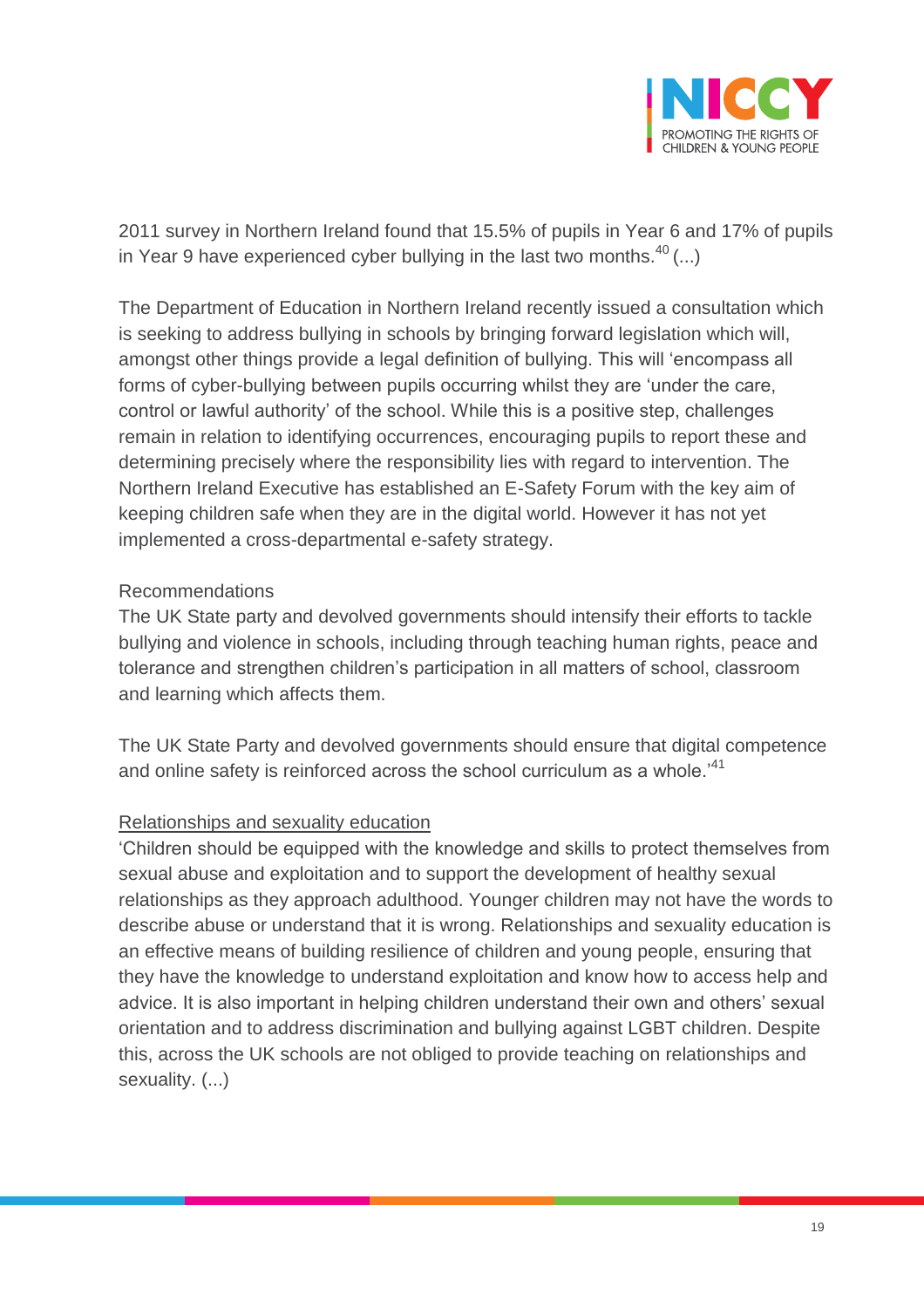

# Recommendation

Relationships and sexuality education must be provided by trained practitioners in every educational setting for all children, using a standard curriculum. This must be part of a holistic/whole-school approach that includes internet safety, abuse within the family, all forms of bullying and harassment, child protection and the getting and giving of consent.'<sup>42</sup>

# Segregated education and academic selection

'In the 2008 Concluding Observations, the UN Committee recommended that the State Party take measures to address the segregation of education in Northern Ireland and to abolish academic selection i.e. the 11+ transfer test and ensure that all children are included in admission arrangements in post-primary schools. In 2015, the majority of pupils continue to attend schools which are regarded as being in the Protestant 'controlled' sector or the Catholic 'maintained' sector. Only 7 per cent of pupils attend integrated schools. $112^{43}$ 

In recent years, the Department of Education has focused on promoting shared education, which means that pupils continue to attend their own schools but are given the opportunity to participate in joint classes and activities with pupils from other types of schools. The Department recently launched a shared education bill seeking to provide a statutory definition of shared education and a power to encourage and facilitate shared education.<sup>44</sup> Moreover, considerable funding has been provided to develop new shared education campuses.

However, there are concerns about the quality of some shared education initiatives, the opportunity for all pupils to be involved and the sustainability of shared education. Ultimately, while shared education may facilitate more collaboration between schools, the overwhelming majority of pupils in Northern Ireland continue to attend 'separate' schools.

# Recommendation

The NI Executive should actively support, promote and develop a fully integrated education system. The provision of shared education should be carefully monitored and evaluated to ensure that it is delivered appropriately and that it fulfils its objectives. Direct engagement with children should be an integral component of this evaluation.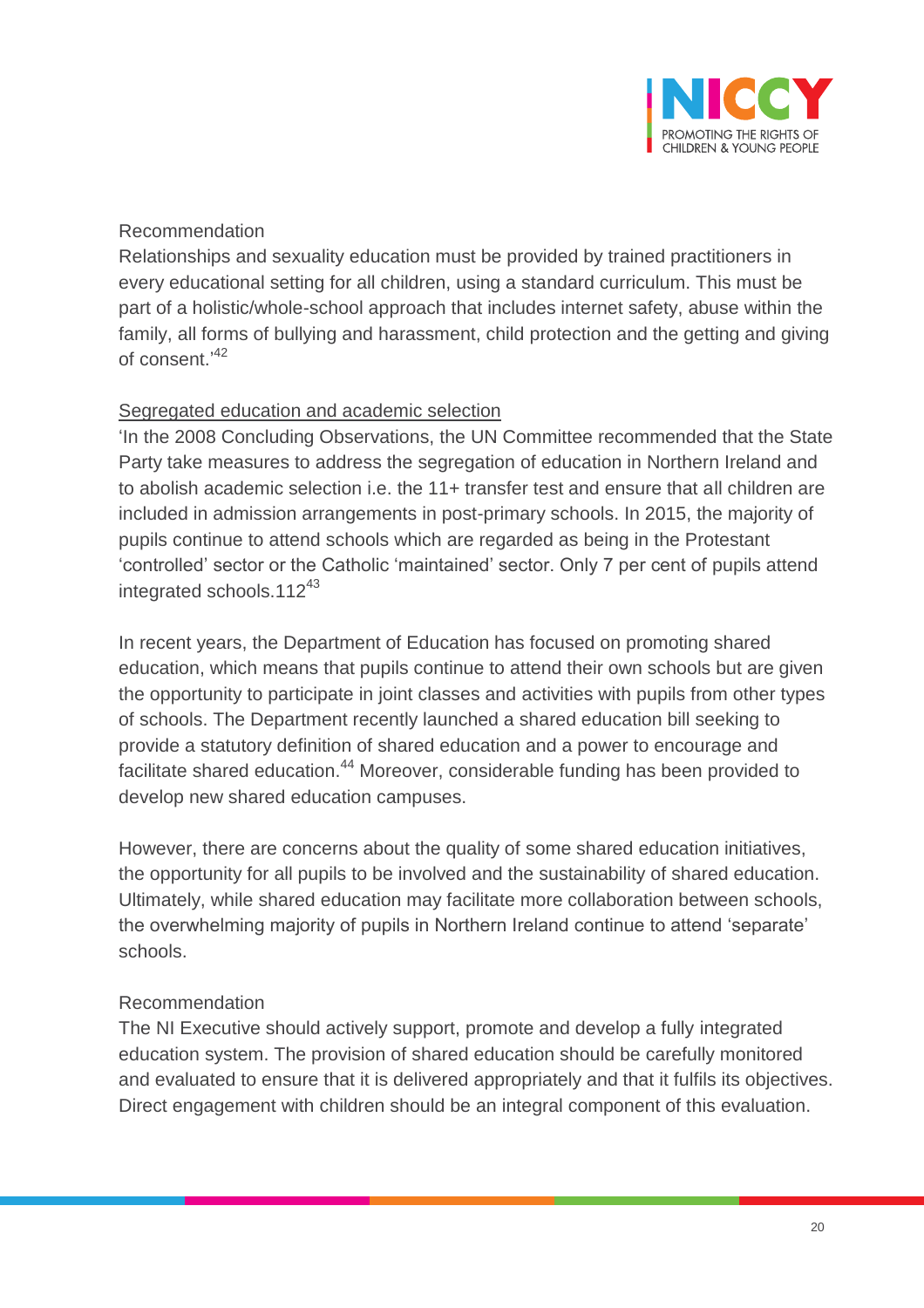

Two thirds of 10 and 11 year old pupils in Northern Ireland still sit a form of the transfer tests which will determine which post-primary school they will then attend. Two separate tests are in place: one used mainly by 'Catholic' grammar schools and a second by state (non-denominational) grammar schools. Despite opposition from the Department of Education to the tests, there does not appear to be any plans to end their use, although within the last 12 months some Catholic grammar schools have indicated they will no longer use academic selection as part of their entrance criteria.

#### Recommendation

The NI Executive must end the use of academic selection and replace it with a system that ends educational inequalities. Such a system can only be achieved through the full engagement of the whole of society, particularly children and their parents.'<sup>45</sup>

# **Adequate housing**

The Commissioners provided the following evidence on adequate housing in their 2015 report to the CommRC:

'In her visit to the UK in 2013, the UN Special Rapporteur on the right to adequate housing summarised the effects of the housing market, provision and welfare changes on lower-income families.<sup>46</sup> Rising private rental costs (particularly in London), inadequate investment in social housing and welfare changes have led to the increased use of inappropriate bed and breakfast accommodation for families. (...)

# Recommendation

The UK State Party should urgently address the need for adequate housing for lowerincome families and end the use of inappropriate bed-and-breakfast style accommodation for families with children.'<sup>47</sup>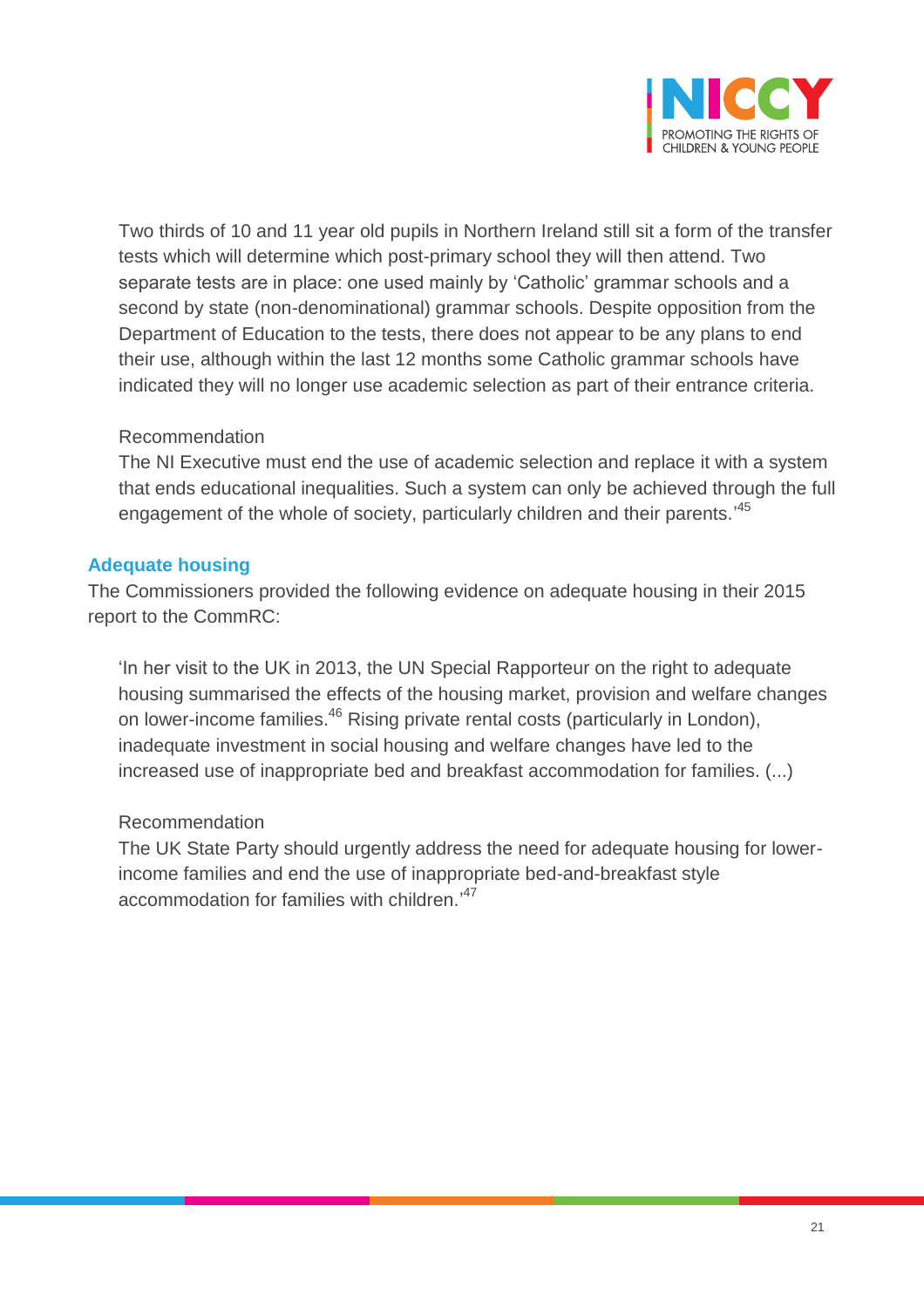

#### **End notes**

 $\overline{\phantom{a}}$  $1$  CCfW, NICCY, CCE, SCCYP, (2015), Report of the UK Children's Commissioners to the UN Committee on the Rights of the Child Examination of the Fifth Periodic Report of the United Kingdom of Great Britain and Northern Ireland.

 $2$  CCfW, NICCY, CCE, SCCYP, (2015), UK Children's Commissioners' Recommendations May 2016 to the UN Committee on the Rights of the Child Examination of the Fifth Periodic Report of the United Kingdom of Great Britain and Northern Ireland.

<sup>3</sup> CCfW, NICCY, CCE, SCCYP, (2015), Report of the UK Children's Commissioners to the UN Committee on the Rights of the Child Examination of the Fifth Periodic Report of the United Kingdom of Great Britain and Northern Ireland.

<sup>4</sup> UN Committee on the Rights of the Child (2016) : UK State Party examination Concluding Observations 2016 paragraph 87.

<sup>5</sup> CCfW, NICCY, CCE, SCCYP, (2015) *Op cit*

 $^6$  Ibid p 5

 $<sup>7</sup>$  Ibid.</sup>

 $8$  UN Committee on the Rights of the Child (2016), Op Cit para 15(a)

<sup>9</sup> CCfW, NICCY, CCE, SCCYP, (2015) *Op cit* p9.

 $10$  Ibid

 $11$  Ibid p10.

<sup>12</sup> UN Committee on the Rights of the Child (2016), Op Cit paras 22-3.

 $13$  Ibid

<sup>14</sup> CCfW, NICCY, CCE, SCCYP, (2015) *Op cit* pp17-8. It should be noted, that the regulations to establish the Guardianship service in Northern Ireland have not yet been passed, and the legislative requirements for this service to be in place by November 2015 have been breached.

 $15$  Ibid

<sup>16</sup> UN Committee on the Rights of the Child (2016), Op Cit para 77(b)..

<sup>17</sup> See for example: CCfW, NICCY, CCE, SCCYP, (2015) *Op cit* pp25-28, 33-34, 36-41.

<sup>18</sup> CCfW, NICCY, CCE, SCCYP, (2015) Op cit p6

<sup>19</sup> See for example: CCfW, NICCY, CCE, SCCYP, (2015) *Op cit* pp25-28, 33-34, 36-41.

<sup>20</sup> CCfW, NICCY, CCE, SCCYP, (2016), UK Children's Commissioners' response to the Replies of the United Kingdom of Great Britain and Northern Ireland to the List of Issues of the UN Committee on the Rights of the Child, p18.

 $21$  Browne, J., and Hood, A., (2016), 'Living Standards, Poverty and Inequality in the UK: 2015-16 to 2020-21', [London: Institute for Fiscal Studies].

 $22$  Watts, B. Et al, (2014), 'Welfare Sanctions and Conditionality in the UK', (York: JRF), p5.

<sup>23</sup> UN Committee on the Rights of the Child (2016), Op Cit para 70

<sup>24</sup> CCfW, NICCY, CCE, SCCYP, (2015) *Op cit* pp3-4

 $25$  Ref rec report: p5.

<sup>26</sup> CCfW, NICCY, CCE, SCCYP, (2015) *Op cit* pp18-19

 $27$  UN Committee on the Rights of the Child (2016), Op Cit para 40

<sup>28</sup> CCfW, NICCY, CCE, SCCYP, (2015) *Op cit* p42.

<sup>29</sup> UN Committee on the Rights of the Child (2016), Op Cit para 84